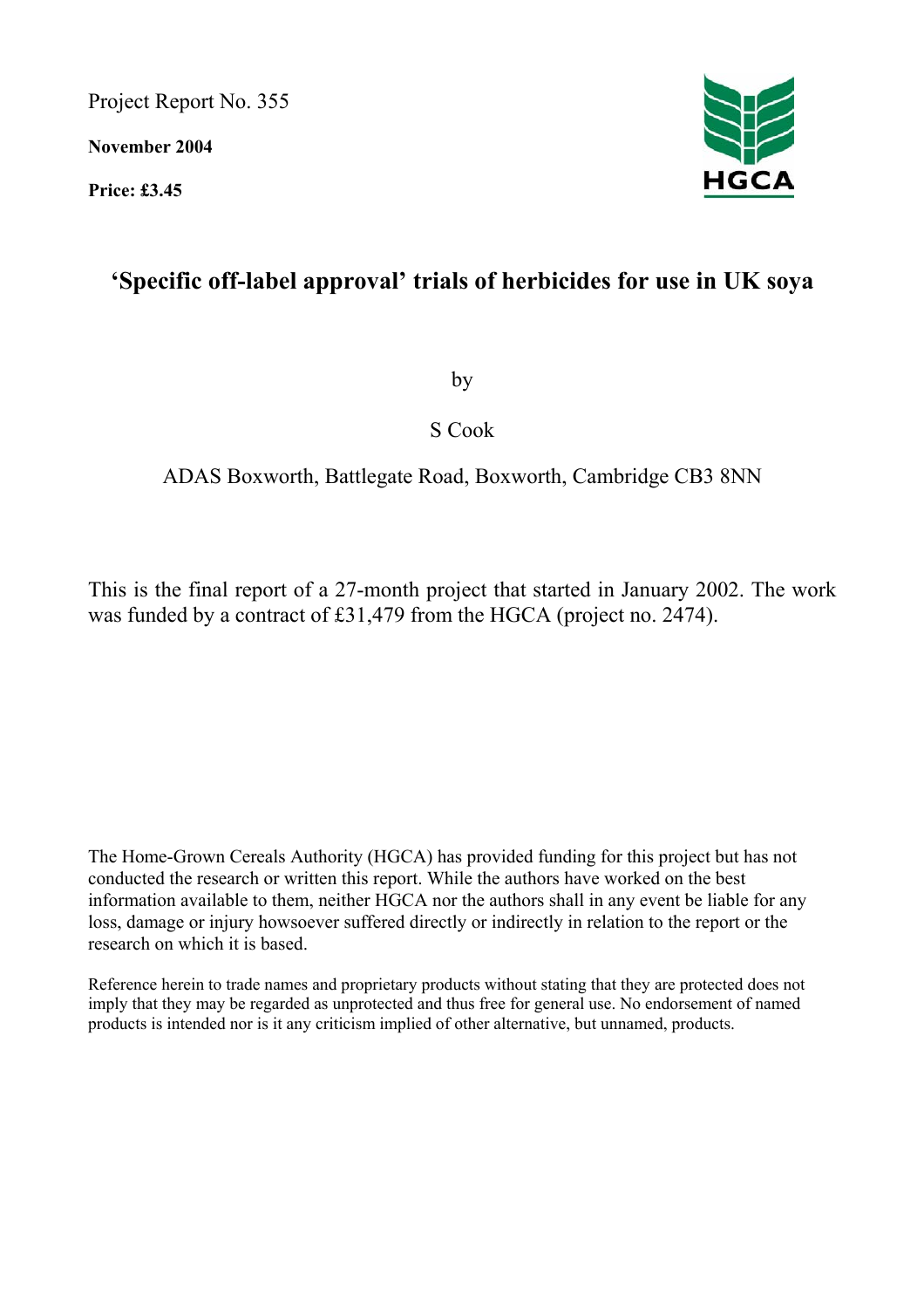#### **Contents**

| $\mathbf{1}$            |                                           |  |
|-------------------------|-------------------------------------------|--|
| $\overline{2}$          |                                           |  |
| 2.1                     |                                           |  |
| 2.2                     |                                           |  |
| 3                       |                                           |  |
| 3.1                     |                                           |  |
| 3.2                     |                                           |  |
| 3.3                     |                                           |  |
| 3.4                     |                                           |  |
| 3.5                     |                                           |  |
| 3.6                     | 3.6.1<br>3.6.2                            |  |
| 3.7                     | 3.7.1<br>3.7.2<br>3.7.3<br>3.7.4<br>3.7.5 |  |
| $\overline{\mathbf{4}}$ |                                           |  |
| 4.1                     |                                           |  |
| 4.2                     |                                           |  |
| 4.3                     | 4.3.1                                     |  |
| 4.4                     |                                           |  |
| 4.5                     |                                           |  |
| 5                       |                                           |  |
| 6                       |                                           |  |
| $\overline{7}$          |                                           |  |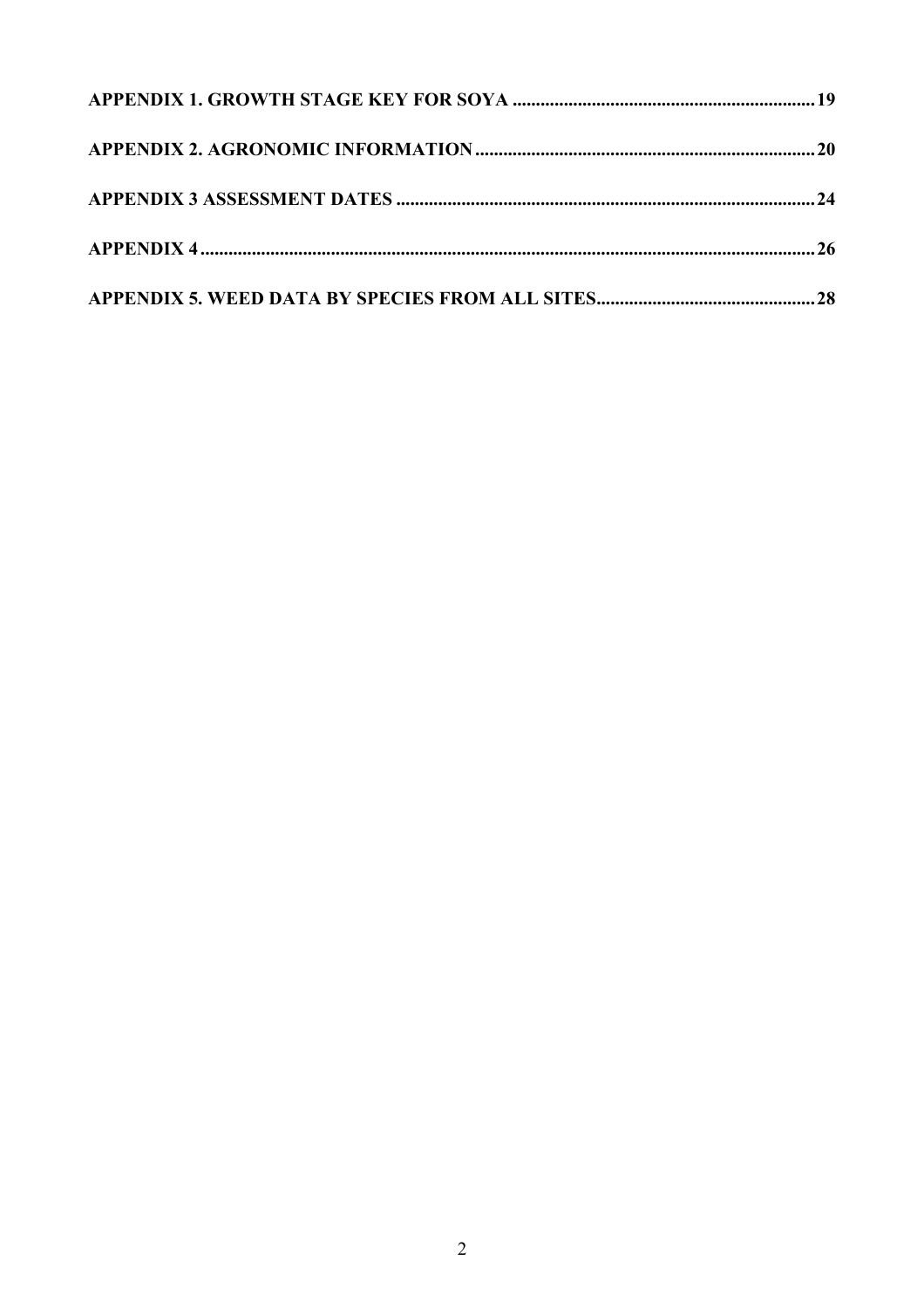#### **Abstract**

Trials were carried out at Carbrooke, Norfolk (sandy loam), Preston St Mary, Suffolk (clay loam), Stixwould, Lincolnshire (sandy loam) and Bourne, Lincolnshire (silt clay loam) on commercial crops of soya during 2002 and 2003. The primary objective was to provide soya seed samples to generate residue data in support of an application for specific off-label approval (SOLA). Five herbicide treatments were evaluated; these were: untreated control (no herbicide); Aramo (Tepraloxydim) @ 1.5 litres product/ha @ GS V2; Alpha Linuron  $\hat{\omega}$  0.8 litres product/ha at a light soil site (Carbrooke) or Alpha Linuron  $\hat{\omega}$  1.4 litres product/ha at a heavy soil site (Preston) applied post-drilling, pre-emergence; Flex (Formesafen)  $\omega$  0.45 litres product/ha plus Silwet ( $@$  0.1% of total spray volume)  $@$  GS V1 followed by a repeat dose 1 month after first application and Flex (Formesafen)  $\omega$  0.9 litres product/ha  $\omega$  GS V2.

The field experiments were done to GLP in both years and provided soya seed for residue testing in support of a SOLA application for the most commercially important soya herbicides. Residues of Flex and Alpha Linuron were not detected in the harvested seed and a SOLA was approved for Flex. Residue analyses were not carried out for Aramo due to technical difficulties with the analysis method. A SOLA for Alpha linuron was not submitted, as the herbicide is not being used commercially. Additional information on weed control was gained from the experiment and a range of weeds were controlled by the herbicides, each product having specific strengths and weaknesses. Some herbicides caused crop scorch but this did not have an adverse effect on yield. Yield was increased by 0.71 t/ha (49%) where weeds were controlled.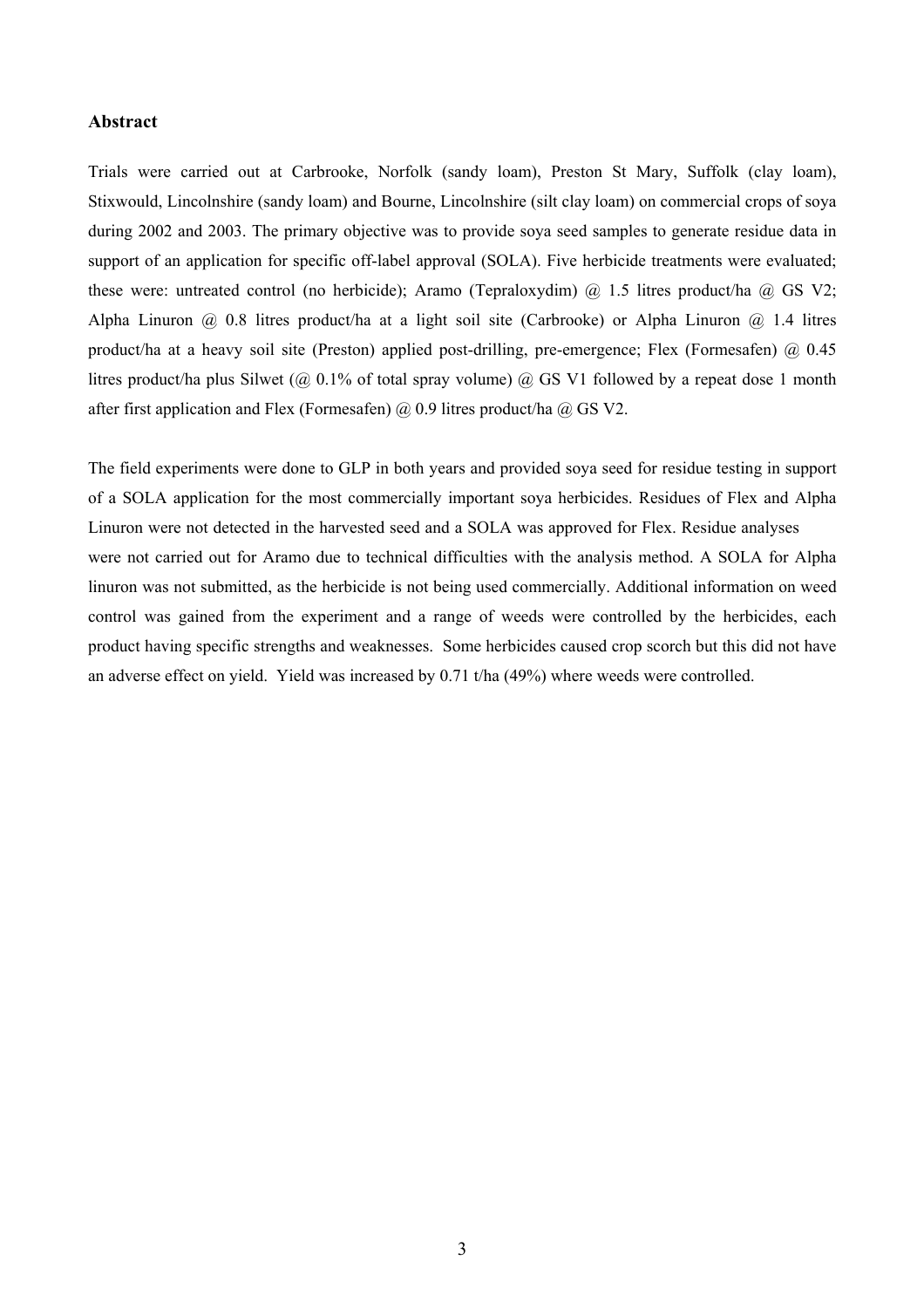### **1 Introduction**

Weed competition is a major yield-limiting factor in soya, particularly under UK conditions, where spring temperatures limit early season growth and therefore affect the crop's competitive ability. This factor has been acknowledged by crop developers such as Robin Appel (Wilmott *et al*., 1999) and is also acknowledged in France, where over 85 000 ha of soya are now grown (CETIOM, 2004). Effective weed control is therefore essential to crop performance.

The period of early growth is critical in temperature sensitive, late sown crops such as soya, which under UK conditions are sown in early May. Additional delays or set-backs to early growth as a consequence of weed competition not only reduce crop yield, but reduce final crop height and can result in uneven crop maturity.

On a world scale there is a wide range of herbicides available for use on soya and many companies have developed herbicides specifically for soya and the market it provides. The control of pesticides legislation, introduced in 1986, strengthened the controls on the registration and use of pesticides. The use of pesticides was restricted to the crops for which 'label approval' had been sought by the chemical companies. Outside this label approval, users of agricultural pesticides can apply to have the approval of specific pesticides extended to cover uses additional to those approved and shown on the manufacturer's product label. These are known as Specific off label approvals or SOLA. Currently, no herbicides are fully approved for use on soya in the UK and obtaining these approvals is complicated by current rules. Soya is regarded as an oilseed rather than a pulse for pesticide registration purposes and this severely limits herbicide choice for UK farmers. SOLAs for soya herbicides are currently available for formesafen (SOLA expires Nov 2006), linuron (SOLA expires April 2004) and trifluralin (SOLA expires Dec 2008). Further residue data are required for both formesafen and linuron to renew the SOLA applications, a SOLA for tepraloxydim is also being sought as this will make available a grass weed herbicide to the soya grower

This experiment aims to provide seed for residue testing data which will then support SOLA applications for formesafen, linuron and tepraloxydim so that a herbicide choice is still available to soya growers.

# **2 Materials and Methods**

### **2.1** *Field sites*

| <b>Site</b>    | <b>Name</b>   | Harvest year | Location                               | Soil type      |
|----------------|---------------|--------------|----------------------------------------|----------------|
|                | Carbrooke     | 2002         | Dawe Estates, Carbrooke, Norfolk       | Sandy loam     |
| 2              | Preston       | 2002         | Priory Farm, Preston St Mary, Suffolk  | Clay loam      |
| 3              | Stixwould     | 2003         | Newstead Farm, Stixwould, Lincolnshire | Sandy loam     |
| $\overline{4}$ | <b>Bourne</b> | 2003         | Glen Farm, Bourne, Lincolnshire        | Silt clay loam |

#### **2.2** *Objectives*

To maintain legal approval for the use of the currently approved pesticides by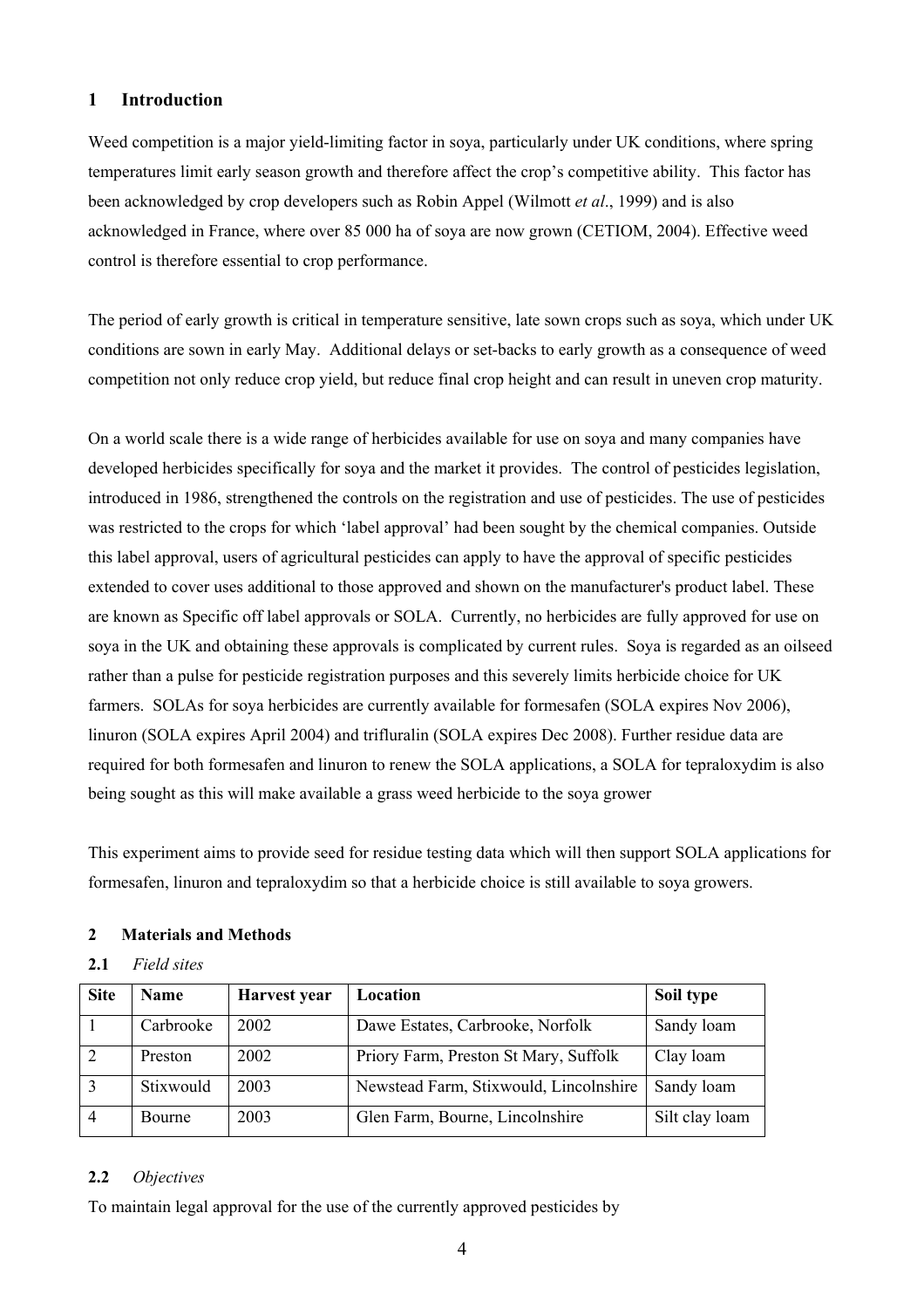- Undertaking field experiments in soya to GLP standards in each of 2 years;
- To collate data from the trials to support off-label herbicide uses;
- To provide soya grain for residue analysis in the GLP compliant laboratories of the participating agrochemical companies.

# **3 Treatments**

# **3.1** *Chemicals*

 The herbicides and spreader/wetter adjuvant (Silwet) to be used in this study are all currently approved for use on soya in the UK and were purchased from local agrochemical merchants.

The chemicals used were as follows:

|               | <b>Chemical</b> | <b>Active substance</b>                              | Manufacturer |
|---------------|-----------------|------------------------------------------------------|--------------|
| a)            | Aramo           | Tepraloxydim 50 g/l EC                               | <b>BASF</b>  |
| b)            | Alpha Linuron   | Linuron 500 $g/l$ SC                                 | Makhteshim-  |
|               |                 |                                                      | Agan         |
| $\mathbf{c})$ | Flex            | Fomesafen 250g/l SL                                  | Syngenta     |
| $\mathbf{d}$  | Silwet L-77     | Spreader/wetter containing 80% polyalkylene oxide    | Loveland     |
|               |                 | modified heptamethyltrisiloxane and a maximum of 20% |              |
|               |                 | w/w allyloxypolyethylene glycol methyl ether         |              |

# **3.2** *Rates and timings*

| Code            | <b>Description</b>                                                                        |
|-----------------|-------------------------------------------------------------------------------------------|
| Untreated       | Untreated control. No herbicide.                                                          |
| Aramo           | Aramo $\omega$ 1.5 litres product/ha $\omega$ GS V2                                       |
| Alpha           | Alpha Linuron $\omega$ 0.8 litres product/ha at light soil site (Carbrooke and Stixwould) |
| Linuron         | Alpha Linuron $\omega$ 1.4 litres product/ha at heavy soil site (Preston and Bourne)      |
|                 | All applied post-drilling, pre-emergence.                                                 |
| $Flex + Silwet$ | Flex @ 0.45 litres product/ha plus Silwet (@ 0.1% of total spray volume) @ GS V1          |
| (split dose)    | followed by repeat dose 1 month after first application.                                  |
| Flex            | Flex $\omega$ 0.9 litres product/ha $\omega$ GS V2.                                       |

Growth stage descriptions are attached at Appendix 1.

# **3.3** *Site selection and location*

The experiment was conducted in farm-drilled crops of soya at the sites detailed in Section 2.1. Farm crops received fungicides and insecticides as farm treatment. Herbicides applied to the crops by the host farmers were excluded from the study areas. Agronomic details are detailed in Appendix 2.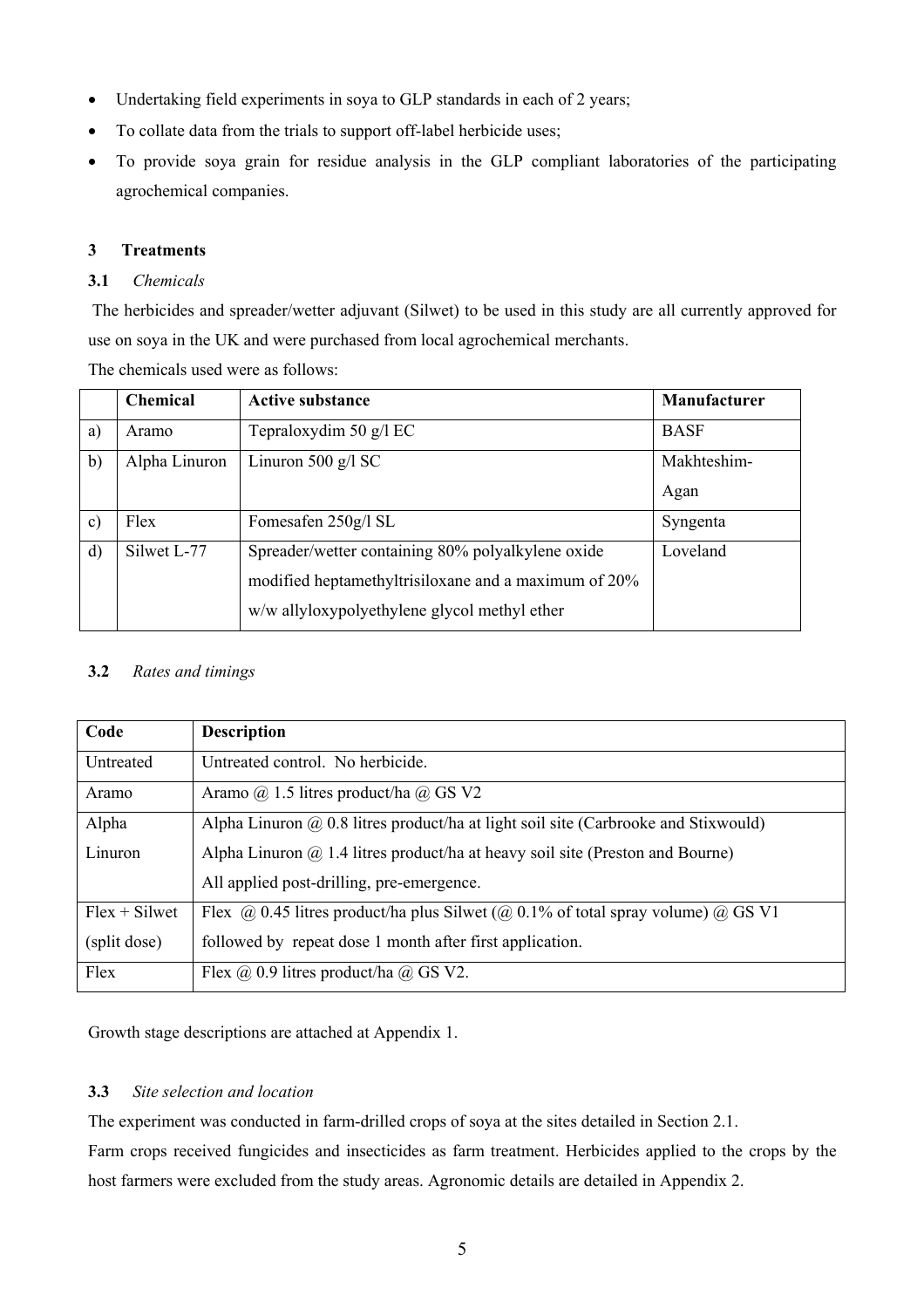# **3.4** *Treatment application methodology*

All treatments were applied with the following equipment:

- MDM  $CO_2$ -powered knapsack sprayer ID H10.
- Two-metre boom ID H13 fitted with four Lurmark LD02F110 nozzles<sup>\*</sup> at 0.5 metre spacing at a pressure of 2.0 bar (200 k pascals) giving a medium spray quality. \*Nozzles used for treatment 3 (Linuron) at Preston St Mary and Bourne (Sites 2 and 4) were BFS 02 Bubblejets at 2 bar pressure giving a coarse spray quality to reduce drift.
- Cornelius six-litre spray tanks colour coded for each treatment.

| Code            | Description                                                                                                                                                     | Carbrooke<br>2002 | Preston<br>2002 | Stixwould<br>2003         | <b>Bourne</b><br>2003 |
|-----------------|-----------------------------------------------------------------------------------------------------------------------------------------------------------------|-------------------|-----------------|---------------------------|-----------------------|
|                 |                                                                                                                                                                 |                   |                 |                           |                       |
| Untreated       | Untreated control. No herbicide.                                                                                                                                |                   |                 |                           |                       |
| Aramo           | Aramo @ 1.5 litres product/ha @ GS<br>V2                                                                                                                        | $12$ -Jun- $02$   | $12$ -Jun-02    | $20$ -Jun- $03b$          | $20$ -Jun- $03b$      |
| Alpha           | Alpha Linuron $\omega$ 0.8 litres product/ha                                                                                                                    | $23$ -Apr-02      | $7-May-02$      | $\mathbf{c}$              | $25$ -Apr-03          |
| Linuron         | at light soil site (Carbrooke)<br>Alpha Linuron $\omega$ 1.4 litres product/ha<br>at heavy soil site (Preston)<br>All applied post-drilling, pre-<br>emergence. |                   |                 |                           |                       |
| $Flex + Silwet$ | Flex $\omega$ 0.45 litres product/ha plus                                                                                                                       | $31-May-02$       | $31-May-02$     | $11$ -Jun-03 <sup>a</sup> | 11 Jun-03 $a$         |
| (split dose)    | Silwet ( $\omega$ ) 0.1% of total spray volume)<br>@ GS V1 followed by repeat dose 1<br>month after first application.<br>NB Silwet added to tank first         | $28$ -Jun-02      | $28$ -Jun-02    | $9-Jul-03$                | $9 - \text{Jul} - 03$ |
| Flex            | Flex $\omega$ 0.9 litres product/ha $\omega$ GS V2.                                                                                                             | $12$ -Jun-02      | $12$ -Jun-02    | $20$ -Jun- $03b$          | $20$ -Jun- $03b$      |

#### **3.5** *Treatment application dates*

a Applied late due to late arrival of Flex from suppliers (2003)

 $<sup>b</sup>$  Applied late due to knock on effect of delaying  $1<sup>st</sup>$  application (2003).</sup>

<sup>c</sup>Treatment not applied – Site visited on 22 May and emergence was poor (20 plants/m<sup>2</sup>). Failure due to bean seed fly attack. Original site abandoned on 29 May and trial re-sited in an adjacent field. Alpha linuron not applied to new site as crop already at GS VC (10).

Details of weather conditions, crop growth stage, crop condition and soil information are attached at Appendix 4.

# **3.6** *Experiment design and statistical analysis*

# *3.6.1* **Experimental design**

The sites had 5 treatments on small plots and 4 replicates in a randomised block design. Plot size was a minimum of 2.25 m x 24 m, with untreated discard plots of the same size between each treated plot.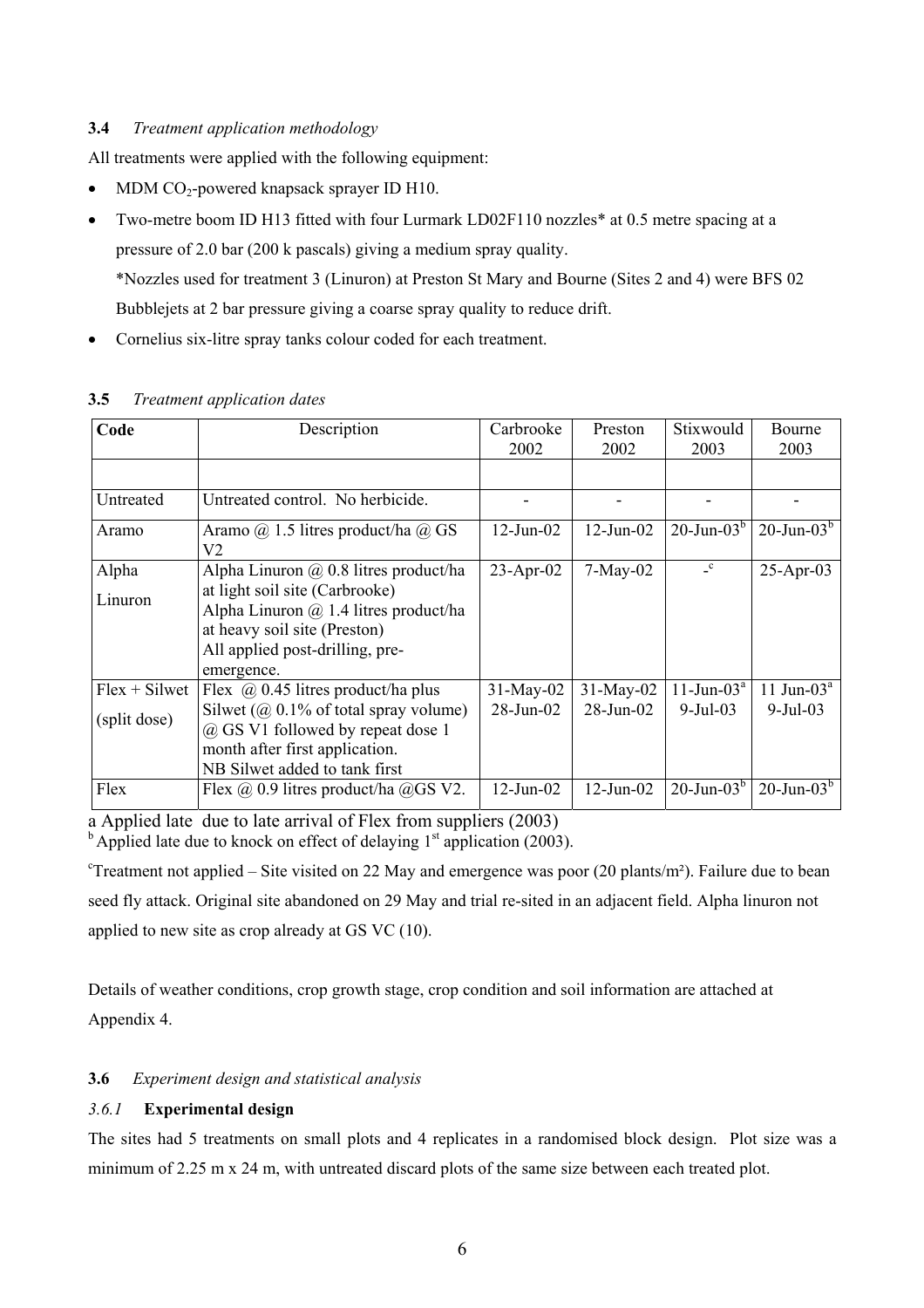#### *3.6.2* **Analysis**

Data were analysed by Analysis of Variance.

#### **3.7** *Assessments and records*

Dates of assessment can be found in Appendix 3.

### *3.7.1* **Phytotoxicity**

Phytotoxic effects were recorded on each plot throughout the season at each site. Vigour scores were done using the scoring criteria 0-9, with 0 being the worst and 9 being least affected.

#### *3.7.2* **Plant population**

Plant population was assessed in 5 x 0.25m² quadrats per plot.

# *3.7.3* **Weed counts**

Weed populations were assessed in 10 x 0.1m<sup>2</sup> quadrats per plot at two growth stages V5 and R7.

# *3.7.4* **Yield of soya seed**

Plots were harvested with a Sampo 2025 combine harvester, yield of seed per plot was recorded and samples were taken for determination of moisture content and residue testing.

#### *3.7.5* **Soya seed samples for residue analysis**

Soya seed samples for residue analysis were collected by random sampling from the combine harvester output from each plot. For each individual plot, a main sample of at least 4 kg was removed from the grain hopper on the combine harvester. The samples were collected in heavy-duty plastic bags, which were labelled with details including study number, date of collection, site, plot number and treatment. All samples were returned to Boxworth on the day of harvest and placed in a freezer until called for by the analytical laboratories. One set of seed samples was retained in the freezer at Boxworth and the other set dispatched to the laboratories for analysis.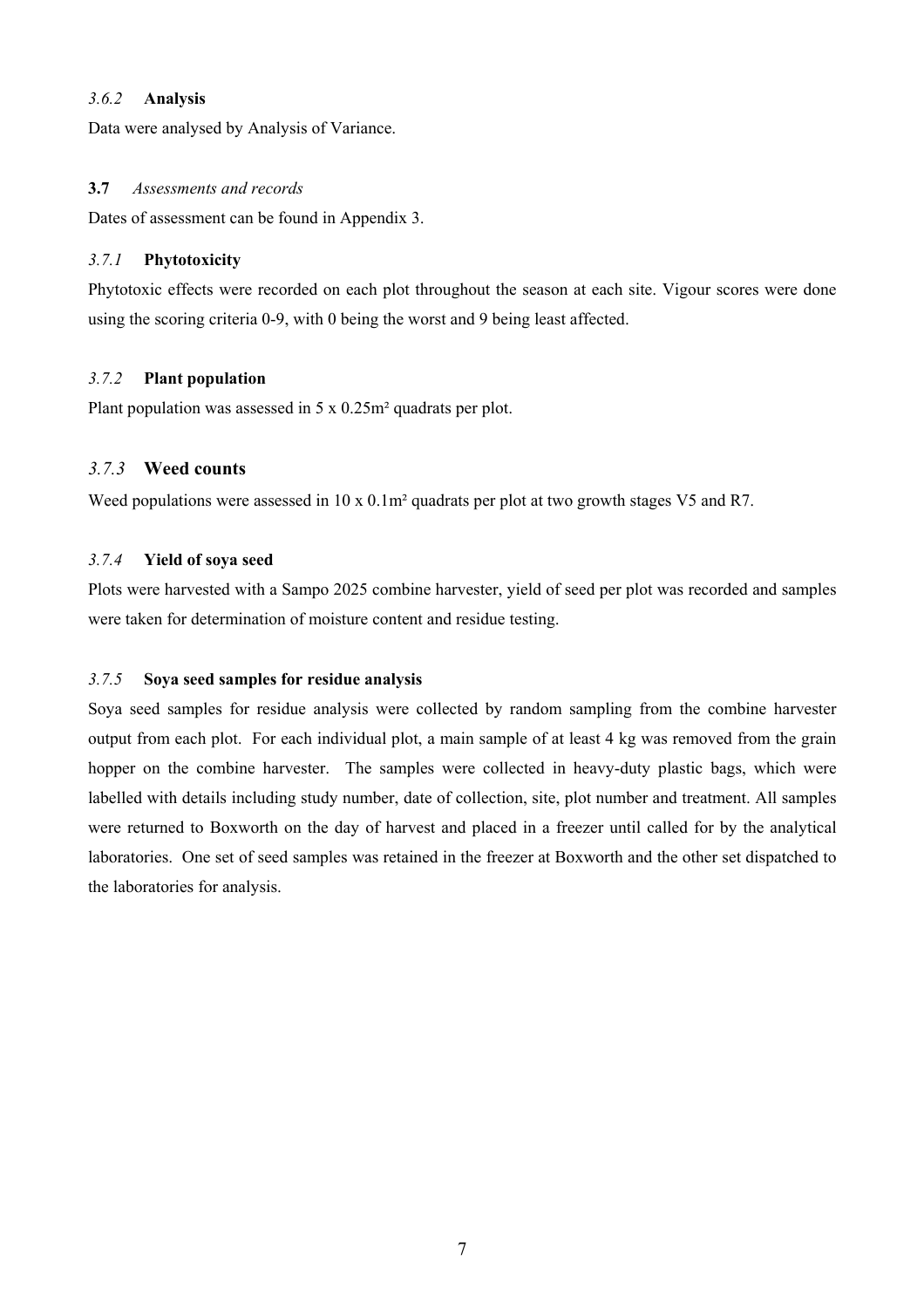#### **4 Results**

#### **4.1** *Plant population*

Plant numbers were unaffected by treatments applied at any site or in either year (Table 1).

Table 1. Plant counts (numbers/m²).

| Site                         | Carbrooke   | Preston     | Stixwould | Bourne       |
|------------------------------|-------------|-------------|-----------|--------------|
| Date of assessment           | $31-May-02$ | $23-May-02$ | 29-May-03 | $29$ -May-03 |
| <b>Treatment</b>             |             |             |           |              |
| Untreated                    | 74.4        | 82.6        | 52.7      | 27.0         |
| Aramo                        | 73.0        | 91.4        | 49.2      | 21.3         |
| Alpha Linuron                | 69.6        | 94.2        |           | 22.0         |
| $Flex + Silwet$ (split dose) | 67.8        | 82.8        | 50.0      | 25.7         |
| Flex                         | 65.2        | 102.0       | 47.0      | 22.0         |
| Mean                         | 70.0        | 90.6        | 49.7      | 23.6         |
| <b>SED</b>                   | 5.44        | 6.85        | 6.34      | 2.31         |
| <b>CV</b>                    | 11.0        | 10.7        | 6.5       | 8.7          |
| F probability                | <b>NS</b>   | <b>NS</b>   | NS        | <b>NS</b>    |

#### **4.2** *Crop vigour*

At all sites and in both years, Flex + Silwet (split dose) had a visible effect on the crop causing scorch and retardation of growth this was visible from 4 days after application but the crop had recovered 16-21 days after treatment (Tables 2, 3, 4 and 5). The full rate of Flex alone had a similar effect. The second spray of split dose Flex + Silwet showed effects of scorch for a similar length of time (16-21 days after treatment). There were no other treatment effects.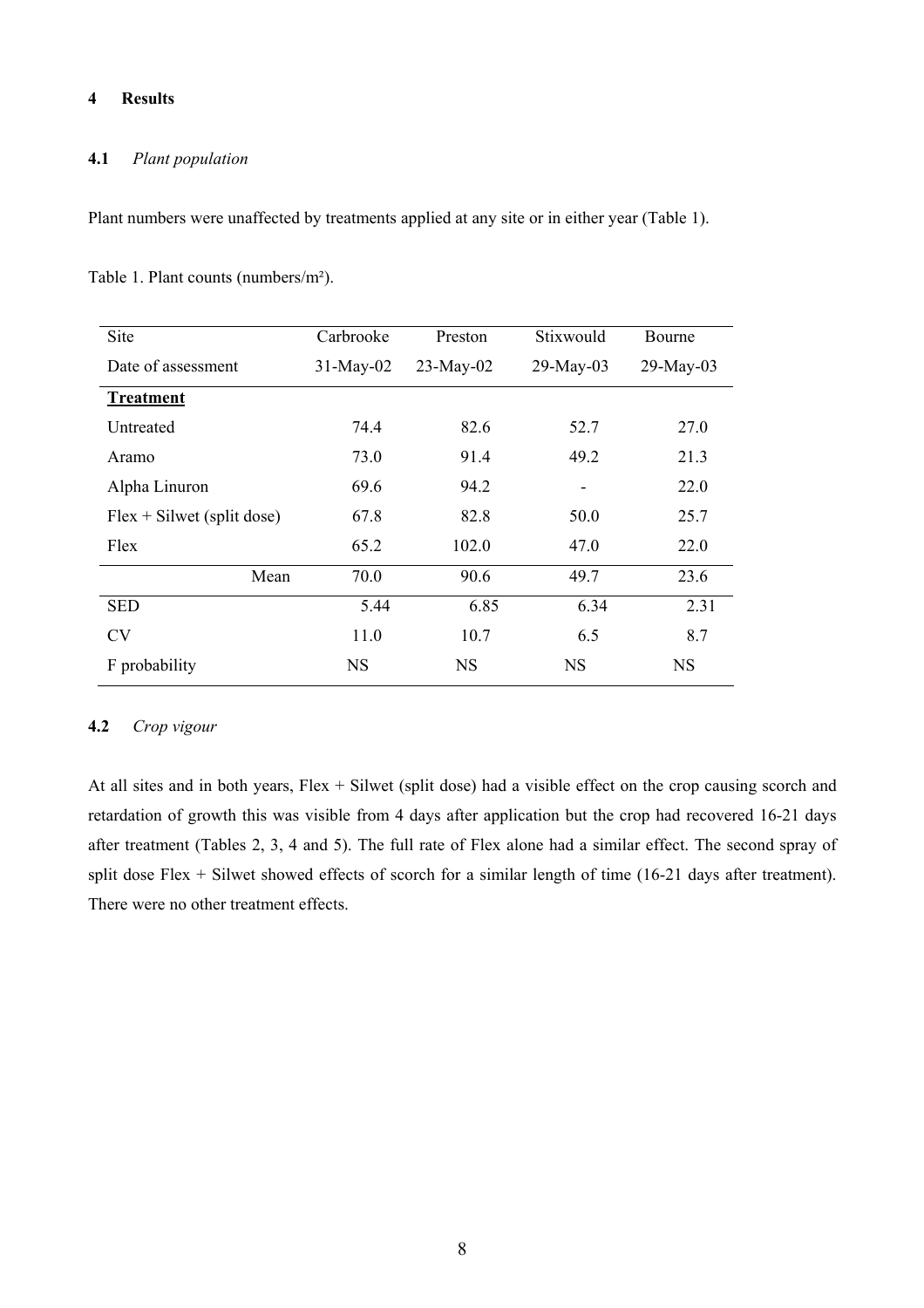|                         | Assessment date          | 4 Jun | $12$ Jun | $16$ Jun | $21$ Jun | 2 Jul | 9 Jul | 19 Jul |
|-------------------------|--------------------------|-------|----------|----------|----------|-------|-------|--------|
| Treatment               | Date applied             |       |          |          |          |       |       |        |
| Untreated               | $\overline{\phantom{a}}$ | 8.0   | 8.0      | 8.0      | 8.0      | 8.0   | 8.0   | 8.0    |
| Aramo                   | 12 Jun                   | 8.0   | 8.0      | 8.0      | 8.0      | 8.0   | 8.0   | 8.0    |
| Alpha Linuron           | 23 Apr                   | 8.0   | 8.0      | 8.0      | 8.0      | 8.0   | 8.0   | 8.0    |
| $Flex + Silwet$ (split) | 31 May                   | 7.0   | 6.0      | 7.0      | 8.0      | 6.0   | 6.0   | 8.0    |
| dose)                   | 28 Jun                   |       |          |          |          |       |       |        |
| Flex                    | 12 Jun                   | 8.0   | 8.0      | 7.0      | 6.0      | 7.0   | 8.0   | 8.0    |
| Mean                    |                          | 7.8   | 7.6      | 7.6      | 7.6      | 7.4   | 7.6   | 8.0    |

Table 2. Vigour scores at Carbrooke 2002 ( $0 =$  worst,  $9 =$  least affected).

Table 3. Vigour scores at Preston 2002 ( $0 =$  worst,  $9 =$  least affected).

|                 | Assessment               | 4 Jun | 12 Jun | $16$ Jun | $21$ Jun | 2 Jul | 9 Jul | $19$ Jul |
|-----------------|--------------------------|-------|--------|----------|----------|-------|-------|----------|
|                 | date                     |       |        |          |          |       |       |          |
| Treatment       | Date applied             |       |        |          |          |       |       |          |
| Untreated       | $\overline{\phantom{0}}$ | 9.0   | 9.0    | 9.0      | 9.0      | 9.0   | 9.0   | 9.0      |
| Aramo           | $12$ Jun                 | 9.0   | 9.0    | 9.0      | 8.0      | 9.0   | 9.0   | 9.0      |
| Alpha Linuron   | 7 May                    | 9.0   | 9.0    | 9.0      | 9.0      | 9.0   | 9.0   | 9.0      |
| $Flex + Silwet$ | 31 May                   | 6.0   | 7.5    | 8.0      | 8.0      | 7.8   | 8.0   | 9.0      |
| (split dose)    | 28 Jun                   |       |        |          |          |       |       |          |
| Flex            | 12 Jun                   | 9.0   | 9.0    | 7.0      | 6.0      | 8.0   | 9.0   | 9.0      |
| mean            |                          | 8.4   | 8.7    | 8.4      | 8.0      | 8.6   | 8.8   | 9.0      |

# Table 4. Vigour scores at Stixwould 2003 ( $0 =$  worst,  $9 =$  least affected).

|                 | Assessment   | $16$ Jun | $20$ Jun | 23 Jun | 4 Jul | 8 Jul | 14 Jul | 18 Jul | 30 Jul |
|-----------------|--------------|----------|----------|--------|-------|-------|--------|--------|--------|
|                 | date         |          |          |        |       |       |        |        |        |
| Treatment       | Date applied |          |          |        |       |       |        |        |        |
| Untreated       | ۰            | 8.0      | 9.0      | 9.0    | 9.0   | 9.0   | 9.0    | 9.0    | 9.0    |
| Aramo           | 20 Jun       | 8.0      | 9.0      | 8.8    | 9.0   | 9.0   | 9.0    | 9.0    | 9.0    |
| $Flex + Silwet$ | $11$ Jun     | 7.0      | 7.0      | 7.3    | 8.0   | 8.0   | 7.5    | 8.0    | 8.0    |
| (split dose)    | 9 Jul        |          |          |        |       |       |        |        |        |
| Flex            | $20$ Jun     | 8.0      | 9.0      | 7.0    | 7.0   | 7.0   | 9.0    | 9.0    | 9.0    |
| Mean            |              | 7.8      | 8.5      | 8.0    | 8.3   | 8.3   | 8.6    | 8.8    | 8.8    |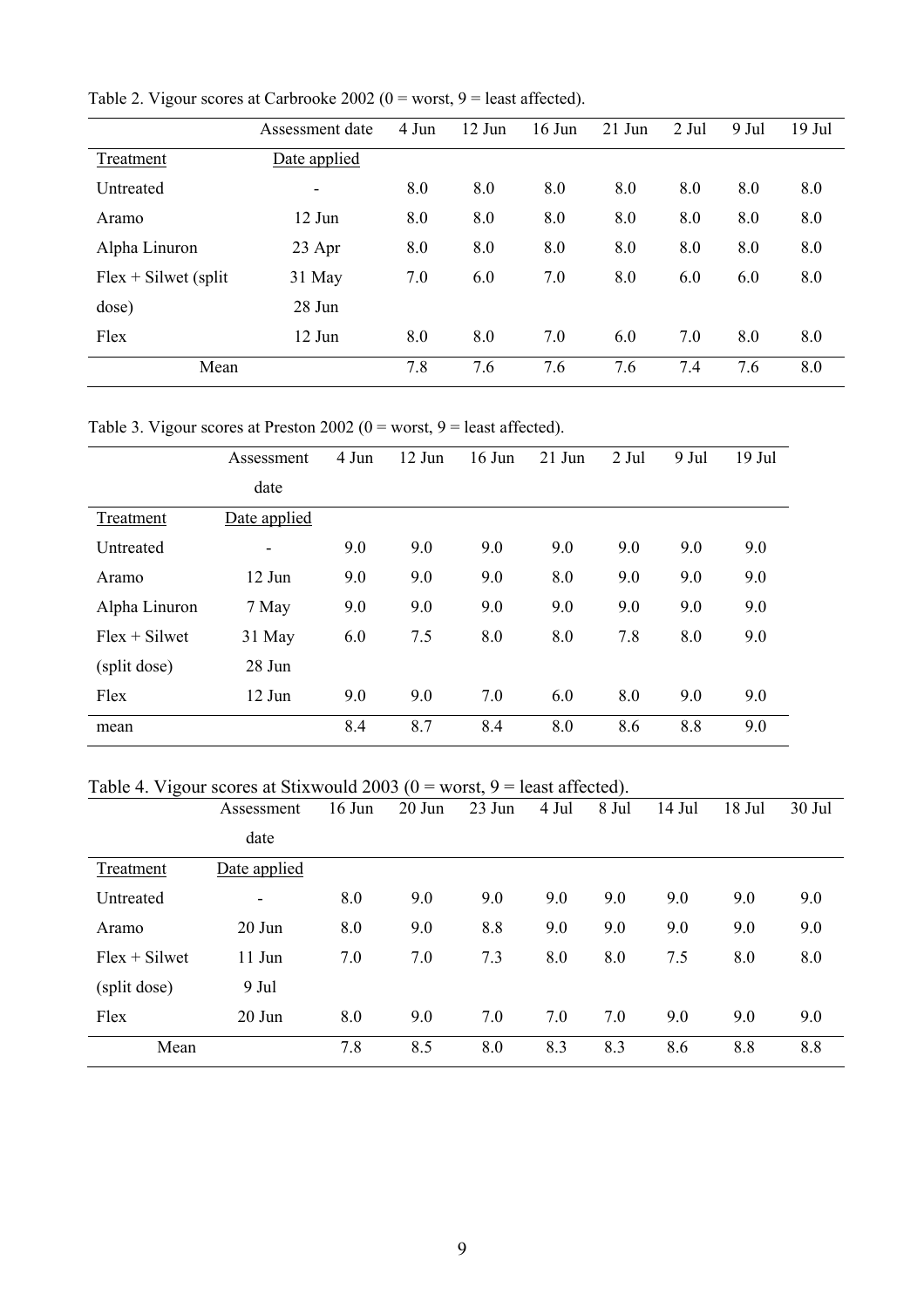|                 | Assessment                   | $16$ Jun | 20 Jun | 23 Jun | 4 Jul | 8 Jul | 14 Jul | 18 Jul | 30 Jul |
|-----------------|------------------------------|----------|--------|--------|-------|-------|--------|--------|--------|
|                 | date                         |          |        |        |       |       |        |        |        |
| Treatment       | Date applied                 |          |        |        |       |       |        |        |        |
| Untreated       | $\qquad \qquad \blacksquare$ | 9.0      | 9.0    | 9.0    | 8.8   | 8.8   | 8.0    | 8.8    | 7.8    |
| Aramo           | $20$ Jun                     | 9.0      | 9.0    | 9.0    | 9.0   | 9.0   | 8.0    | 8.8    | 7.8    |
| Alpha Linuron   | 25 Apr                       | 9.0      | 9.0    | 9.0    | 8.8   | 8.8   | 8.0    | 8.8    | 7.8    |
| $Flex + Silwet$ | $11$ Jun                     | 7.0      | 8.0    | 8.0    | 8.8   | 8.8   | 7.0    | 8.0    | 8.0    |
| (split dose)    | 9 Jul                        |          |        |        |       |       |        |        |        |
| Flex            | $20$ Jun                     | 9.0      | 9.0    | 7.0    | 7.8   | 7.8   | 7.5    | 8.8    | 7.8    |
| Mean            |                              | 8.6      | 8.8    | 8.4    | 8.6   | 8.6   | 7.7    | 8.6    | 7.8    |

Table 5. Vigour scores at Bourne 2003 ( $0 =$  worst,  $9 =$  least affected).

# **4.3** *Weeds*

There was a wide range of broad-leaved weeds present at all sites but few grass weeds. Total weed numbers were greatest at Stixwould in 2003 in July but these had decreased naturally by 50% by the August count. Similarly, at Bourne in 2003 numbers decreased by 33%, reflecting the dry summer conditions. In 2002 weed populations doubled at Carbrooke between the two assessment dates but were static at Preston. Herbicide applications generally had no effect on total weed numbers except at Preston in June 2002 where Alpha Linuron and Flex + Silwet (split dose) both significantly (*P*<0.05) decreased weed numbers (Table 6.).

Site Carbrooke Preston Stixwould Bourne Date of assessment 28-Jun-02 28-Jun-02 8-Jul-03 9-Jul-03 **Treatment** Untreated 51.7 80.7 210.0 61.2 Aramo 47.0 72.0 205.0 52.5 Alpha Linuron 44.2 56.2 - 51.2 Flex + Silwet (split dose) 37.2 27.5 233.0 47.2 Flex 42.5 22.8 188.0 56.7 Mean 44.5 51.8 209.0 53.8 SED 6.59 4.26 28.8 9.54 CV % 20.9 11.6 26.8 17.6 F probability NS  $\leq 0.001$  NS NS

Table 6. Total number of weeds at all sites – June/July (plants/m²).

In August total weed numbers were significantly (*P*<0.05) decreased by Flex + Silwet (split dose) at Carbrooke. The effects seen in June at Preston were still visible in August (Table 7). The highest level of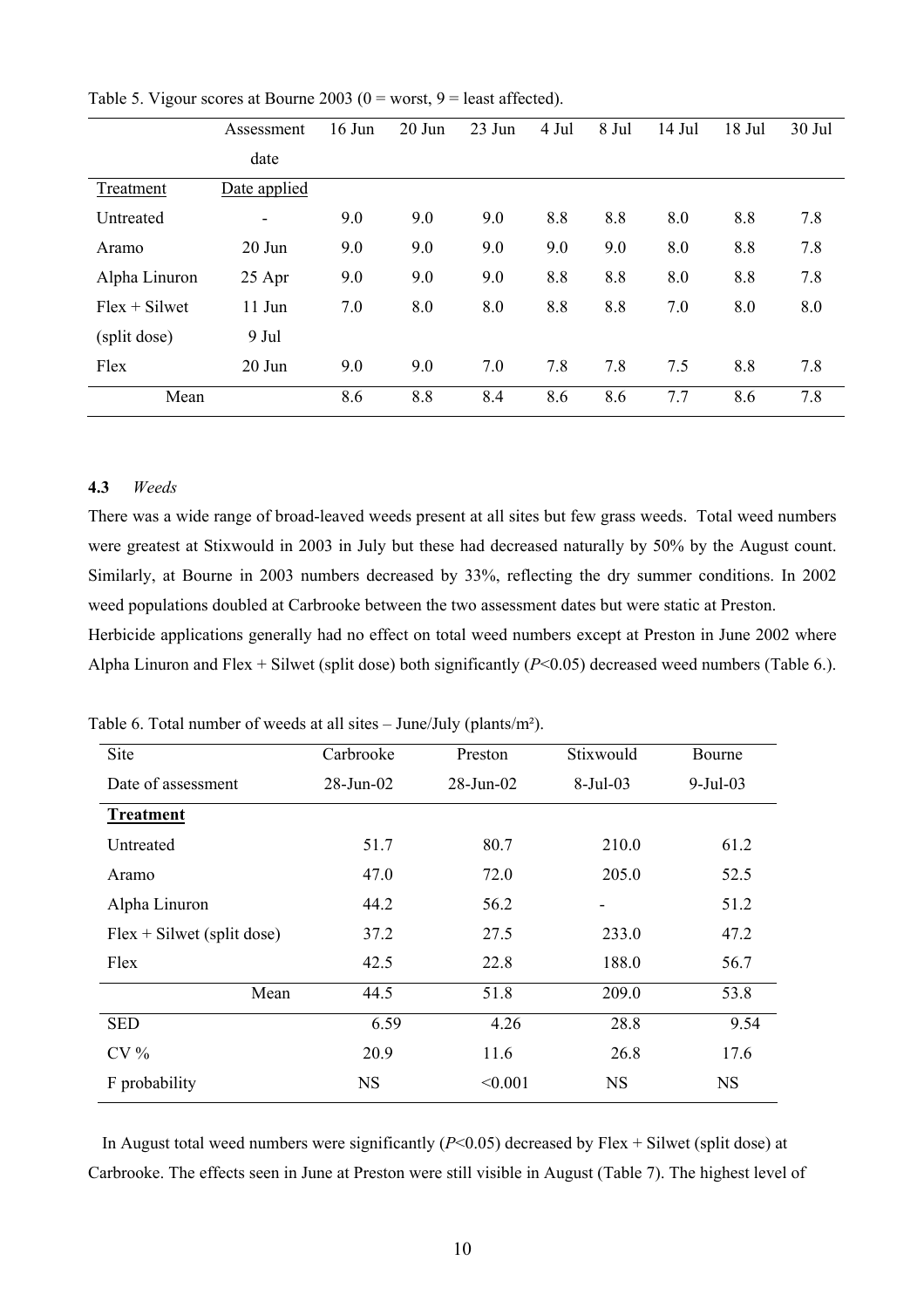control was only 30% at any site, the highest level of control came from the Flex + Silwet (split dose) (Figure 1)

|                              | Carbrooke   | Preston     | Stixwould                | Bourne     |
|------------------------------|-------------|-------------|--------------------------|------------|
| Date of assessment           | $15-Aug-02$ | $15-Aug-02$ | $6-Aug-03$               | $7-Aug-03$ |
| <b>Treatment</b>             |             |             |                          |            |
| Untreated                    | 106.2       | 71.2        | 104.0                    | 41.2       |
| Aramo                        | 100.7       | 69.7        | 108.0                    |            |
| Alpha Linuron                | 102.2       | 63.0        | $\overline{\phantom{0}}$ | 38.7       |
| $Flex + Silwet$ (split dose) | 73.0        | 53.7        | 102.0                    | 30.5       |
| Flex                         | 102.2       | 53.2        | 96.0                     | 33.5       |
| Mean                         | 96.8        | 62.2        | 102.0                    | 37.1       |
| <b>SED</b>                   | 7.35        | 3.21        | 7.5                      | 5.98       |
| <b>CV</b>                    | 10.7        | 7.3         | 5.8                      | 25.7       |
| F probability                | 0.004       | 0.005       | <b>NS</b>                | <b>NS</b>  |

Table 7. Total number of weeds at all sites in August.



Figure. 1. Level of control of total weed numbers

# *4.3.1* **Individual weed species**

# 4.3.1.1 Chickweed

Chickweed was present at all 4 sites and both assessment dates, populations were high at all sites ranging from 16-35/m² in the untreated. At Carbrooke and Preston in 2002 application of pre-emergence Alpha Linuron resulted in a significant (p<0.05) decrease in populations (Table 8), this was not seen at Bourne in 2003.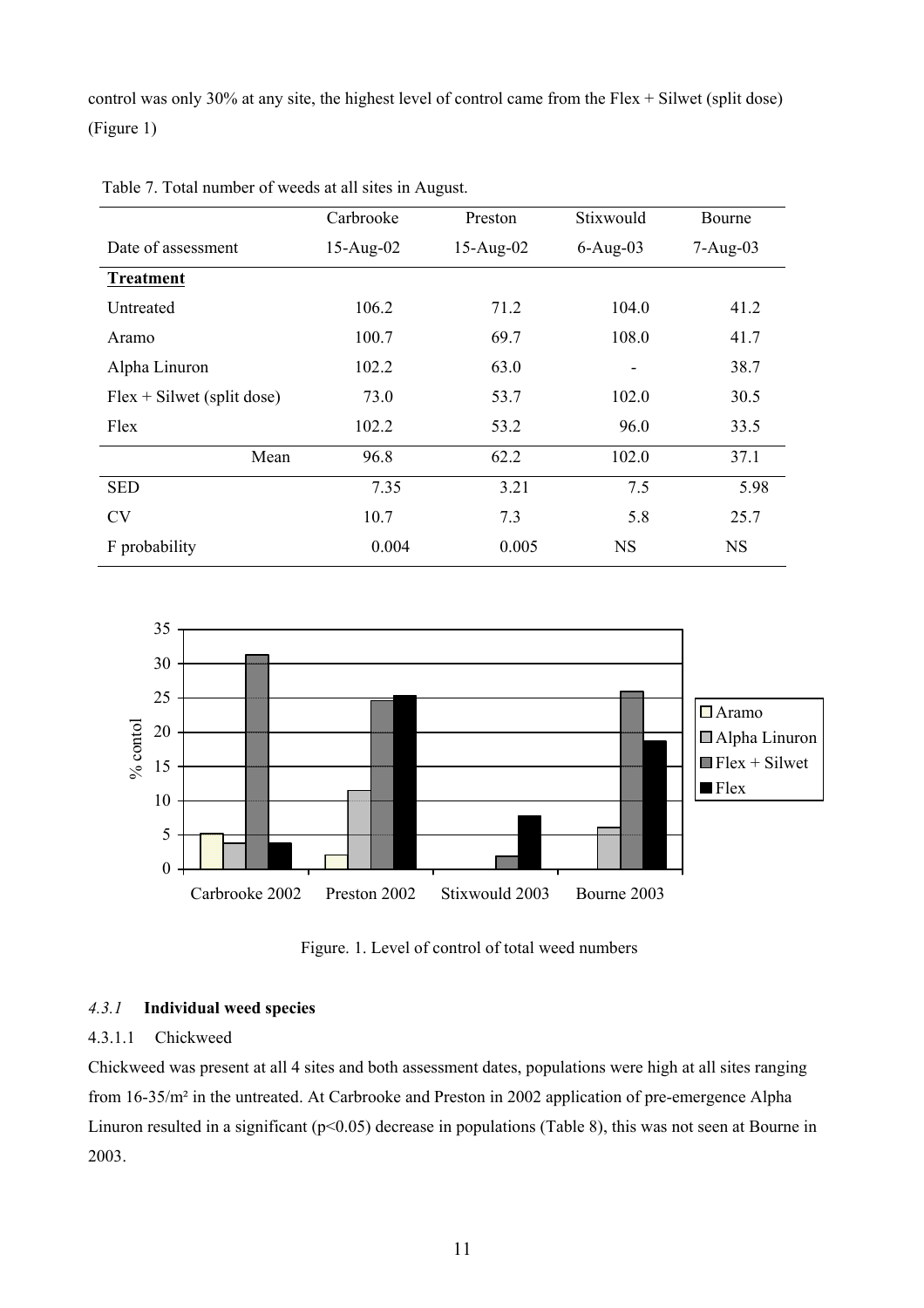| Site                         | Carbrooke   | Preston     | Stixwould    | Bourne       |
|------------------------------|-------------|-------------|--------------|--------------|
| Date of assessment           | $15-Aug-02$ | $15-Aug-02$ | $6 - Aug-03$ | $7 - Aug-03$ |
| <b>Treatment</b>             |             |             |              |              |
| Untreated                    | 22.3        | 35.5        | 12.5         | 6.7          |
| Aramo                        | 19.8        | 34.8        | 16.0         | 10.3         |
| Alpha Linuron                | 11.0        | 16.0        |              | 5.5          |
| $Flex + Silwet$ (split dose) | 19.8        | 36.8        | 19.5         | 10.0         |
| Flex                         | 20.0        | 36.0        | 20.3         | 8.5          |
| Mean                         | 18.6        | 31.8        | 17.1         | 8.2          |
| <b>SED</b>                   | 3.21        | 2.992       | 4.33         | 4.05         |
| <b>CV</b>                    | 24.5        | 13.3        | 24.1         | 90.3         |
| F probability                | 0.036       | < 0.001     | NS           | NS           |

Table 8. Chickweed population at all four sites (plants/m²)

#### 4.3.1.2 Black bindweed

Bindweed was controlled well by Flex + Silwet (split dose) ( $p$ <0.05) at both sites in 2002 but this was not seen in 2003 when bindweed numbers were low (Table 9).

Table 9. Black bindweed population at three sites (plants/m²)

|                              | Carbrooke   | Preston     | Bourne     |
|------------------------------|-------------|-------------|------------|
| Date of assessment           | $15-Aug-02$ | $15-Aug-02$ | $7-Aug-03$ |
| <b>Treatment</b>             |             |             |            |
| Untreated                    | 10.3        | 14.0        | 4.3        |
| Aramo                        | 7.5         | 13.5        | 4.3        |
| Alpha Linuron                | 8.0         | 16.3        | 2.0        |
| $Flex + Silwet$ (split dose) | 2.3         | 2.0         | 2.5        |
| Flex                         | 6.5         | 4.3         | 2.5        |
| Mean                         | 6.9         | 10.0        | 3.1        |
| SED                          | 1.112       | 2.153       | 1.34       |
| CV                           | 22.8        | 30.5        | 64.6       |
| F probability                | < 0.001     | < 0.001     | NS         |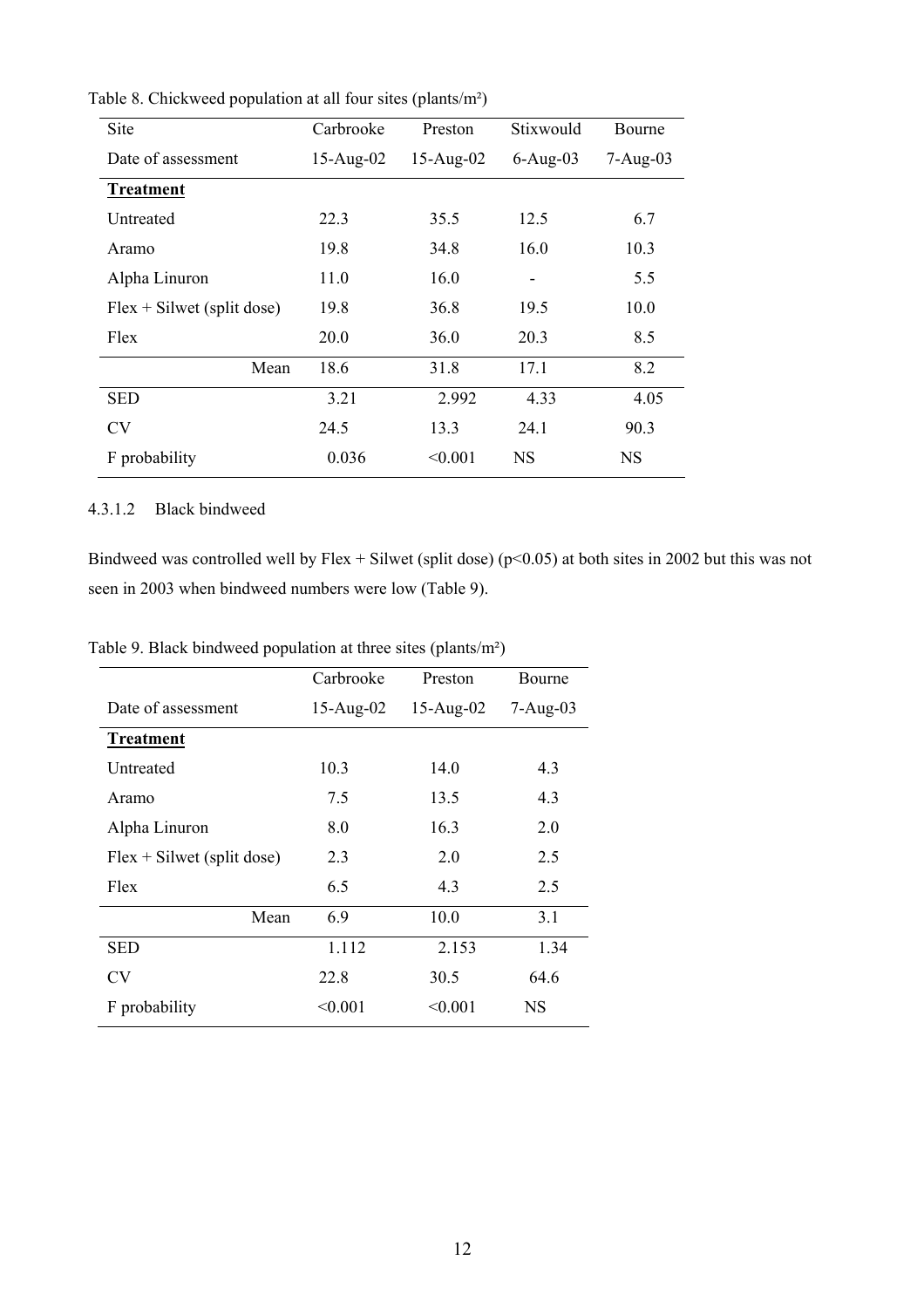# 4.3.1.3 Orache

Orache was recorded at 2 sites, numbers were significantly decreased at Carbrooke by Flex + Silwet (split dose) but 20 plants were still present after treatment. At Stixwould in 2003 numbers were decreased by 50% but this was not statistically significant (Table 10).

| Table 10. Orache population at two sites (plants/m <sup>2</sup> ) |           |           |  |  |
|-------------------------------------------------------------------|-----------|-----------|--|--|
|                                                                   | Carbrooke | Stixwould |  |  |
| Date of assessment                                                | 15-Aug-02 | 6-Aug-03  |  |  |
| <b>Treatment</b>                                                  |           |           |  |  |
|                                                                   |           |           |  |  |
| Untreated                                                         | 31.3      | 11.3      |  |  |
| Aramo                                                             | 35.7      | 12.5      |  |  |
| Alpha Linuron                                                     | 32.5      |           |  |  |
| $Flex + Silwet$ (split dose)                                      | 20.3      | 5.6       |  |  |
| Flex                                                              | 34.2      | 6.3       |  |  |
| Mean                                                              | 30.8      | 8.9       |  |  |
| SED                                                               | 3.89      | 1.87      |  |  |
| <b>CV</b>                                                         | 17.8      | 28.6      |  |  |
| F probability                                                     | 0.013     | <b>NS</b> |  |  |

# 4.3.1.4 Field Speedwell

Speedwell control was variable over the 2 years with numbers remaining high even after treatment (Table 11).

Table 11. Field speedwell population at three sites (plants/m²)

|                              | Preston         | Stixwould  | Bourne         |
|------------------------------|-----------------|------------|----------------|
| Date of assessment           | $28$ -Jun- $02$ | $8-Jul-03$ | $9$ -Jul $-03$ |
| <b>Treatment</b>             |                 |            |                |
|                              |                 |            |                |
| Untreated                    | 15.8            | 25.3       | 8.8            |
| Aramo                        | 15.5            | 27.0       | 11.3           |
| Alpha Linuron                | 19.3            |            | 8.8            |
| $Flex + Silwet$ (split dose) | 5.3             | 39.7       | 7.5            |
| Flex                         | 0.5             | 22.3       | 14.3           |
| Mean                         | 11.3            | 28.6       | 10.1           |
| <b>SED</b>                   | 1.82            | 11.64      | 2.89           |
| <b>CV</b>                    | 22.9            | 57.6       | 18.6           |
| F probability                | < 0.001         | <b>NS</b>  | NS             |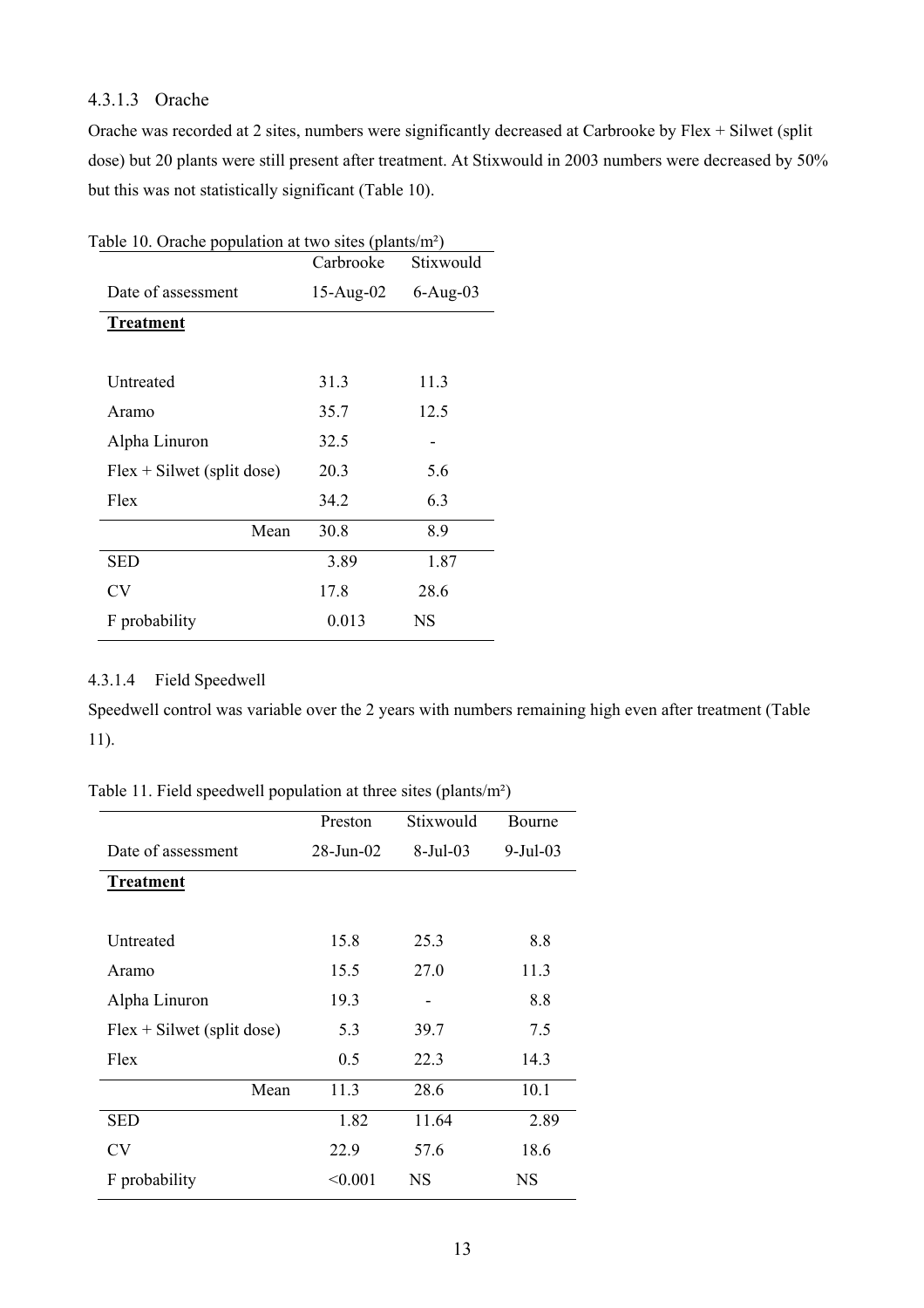### 4.3.1.5 Grass weeds

There were limited numbers of grass weeds and species seen during the experiments. Black-grass was controlled by Aramo at Preston but there were no effects on annual meadow grass (Table 12).

|                              | Black-grass      | Annual meadow grass | Annual meadow grass |
|------------------------------|------------------|---------------------|---------------------|
| Date of assessment           | Preston          | Stixwould           | Stixwould           |
| <b>Treatment</b>             | $15-Aug-02$      | $8-Jul-03$          | $6-Aug-03$          |
|                              |                  |                     |                     |
| Untreated                    | 3.3              | 4.7                 | 3.3                 |
| Aramo                        | $\boldsymbol{0}$ | 3.7                 | 3.5                 |
| Alpha Linuron                | 1.3              |                     | -                   |
| $Flex + Silwet$ (split dose) | 4.5              | 13.5                | 8.5                 |
| Flex                         | 3.3              | 8.5                 | 5.0                 |
| Mean                         | 2.5              | 7.9                 | 5.1                 |
| <b>SED</b>                   | 1.45             | 4.00                | 2.37                |
| <b>CV</b>                    | 83.6             | 24.9                | 10.9                |
| F probability                | 0.058            | <b>NS</b>           | <b>NS</b>           |

Table 12. Grass weed number by species (plants per m²).

# **4.4** *Yield*

Yield was increased by up to 0.71 t/ha (49%) ( $P$ <0.05) where weeds had been controlled by Flex + Silwet (split dose) (Table 13). Orache was the main weed at harvest with up to 30% contamination of harvested grain.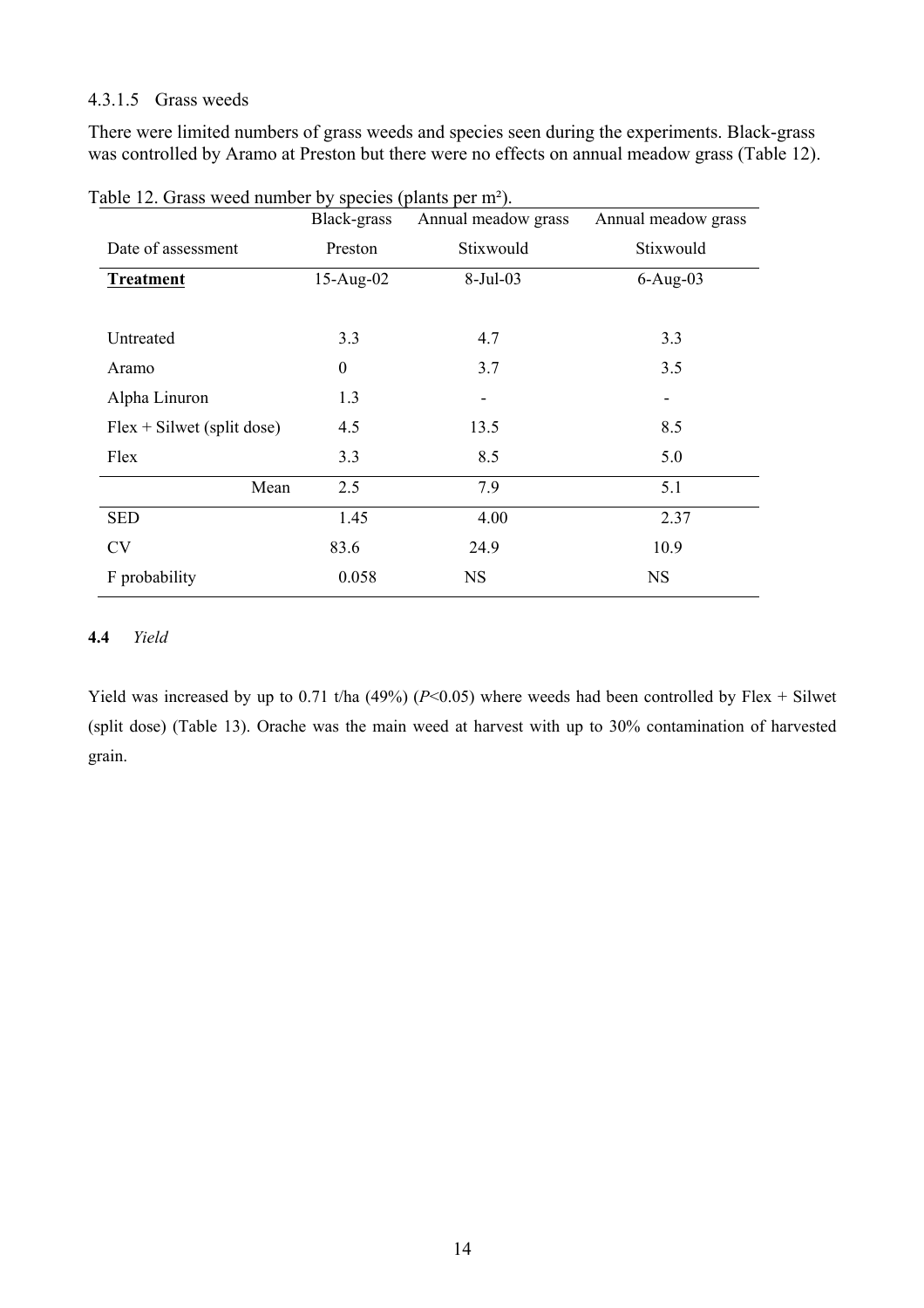| Site                         | Carbrooke | Preston | Stixwould | Bourne |
|------------------------------|-----------|---------|-----------|--------|
| Harvest year                 | 2002      | 2002    | 2003      | 2003   |
| <b>Treatment</b>             |           |         |           |        |
| Untreated                    | 1.29      | 1.97    | 0.78      | 1.44   |
| Aramo                        | 1.31      | 2.01    | 0.83      | 1.54   |
| Alpha Linuron                | 1.20      | 2.17    |           | 1.55   |
| $Flex + Silwet$ (split dose) | 1.64      | 2.33    | 1.01      | 2.15   |
| Flex                         | 1.39      | 2.33    | 0.85      | 1.71   |
| Mean                         | 1.37      | 2.16    | 0.87      | 1.68   |
| <b>SED</b>                   | 0.047     | 0.0946  | 0.04      | 0.128  |
| <b>CV</b>                    | 4.8       | 6.2     | 8.9       | 8.5    |
| F probability                | < 0.001   | 0.005   | 0.002     | 0.001  |

Table 13. Harvest grain yield (t/ha at 85% Dry Matter).



Figure 2. Percentage yield increase over the untreated.

# **4.5** *Residues*

No residues were detected of any of the chemicals used (Table 14).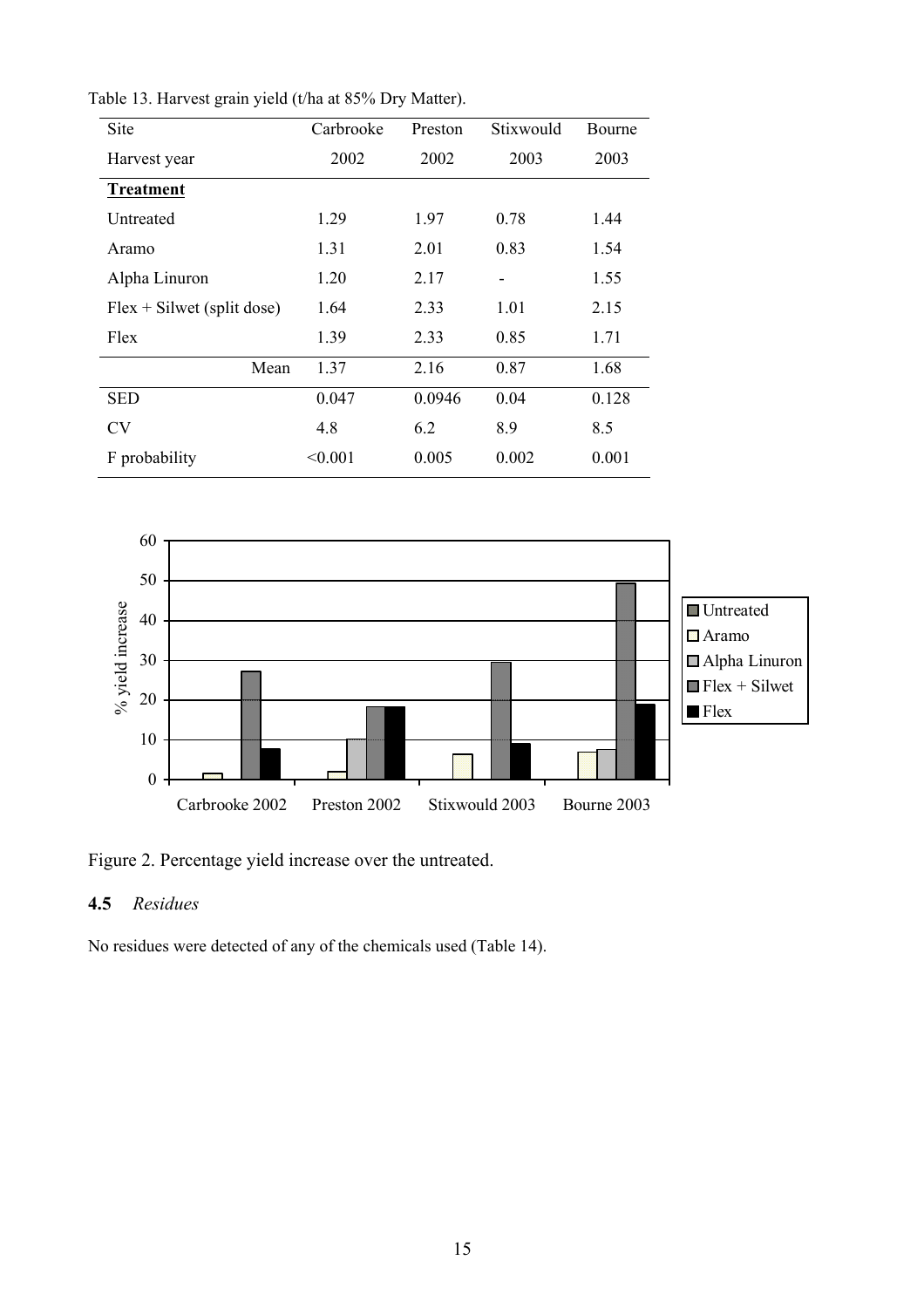| Carbrooke | Preston | Stixwould | Bourne |
|-----------|---------|-----------|--------|
| 2002      | 2002    | 2003      | 2003   |
|           |         |           |        |
| -         |         |           |        |
| ND.       | ND      |           | ND     |
| ND        | ND      | ND        | ND     |
| ND        | ND      | ND        | ND     |
|           |         |           |        |

ND = Non detectable <0.005mg/kg

\*Analysis was not done due to technical difficulties

#### **5 Discussion**

Soya is a spring-sown crop that needs a soil temperature of 10°C at drilling. Drilling the crop into warm soil enables the crop to establish quickly, this is necessary as crop competition is an important part of weed control. The crop retains an open canopy from sowing through to late June and this can be extended due to poor establishment and low plant populations (Wilmott *et al*, 1999). Soya usually receives a 2 spray herbicide programme consisting of pre and post emergent sprays, this experiment confined itself to single treatments as its primary remit was to provide seed for residue analysis.

The target plant population for an UK soya crop is approximately 75 plants/m², this was achieved in 2002 but establishment was poor in 2003. The site at Bourne suffered from a bean seed fly attack which forced the repositioning of the first trial. The crop compensates for lower populations by branching to a greater extent (Wilmott *et al*, 1999) but the crop's competitive ability with weeds is reduced.

The stunting and scorching of the crop by Flex was extensive, this is a known transient effect of this chemical and is mentioned on the product label, there was no effect on the final yield of the crop that could be attributed to the scorching.

Weed control is a major issue to the soya grower, the open canopy of the crop allows extensive weed growth at a time when environmental conditions are optimal and crop competition is low. Weed populations changed between the two assessment dates, decreasing in 2003 probably due to the dry conditions, and increasing at Carbrooke in 2002 because of wetter conditions. The effectiveness of the chemicals over the two years was variable with Flex being the most consistent product. The critical time of removal for weeds in soya is before growth stage V3 (3rd vegetative node) (Knezevic *et al*., 2003). Before this growth stage losses are below 5%, but after this stage 2% of extra yield was lost for each growth stage passed up to R3 (beginning to pod).

The control of individual species was variable, chickweed is not susceptible to Flex but was controlled by Linuron in 2002 but not so well in 2003 although conditions were good at application. Bindweed was susceptible to both Flex and Linuron, control was better in 2002 with Flex having the greater effect. Orache and field speedwell control was variable over sites and years. Grass weeds were low in number and these experiments are not a true test for Aramo.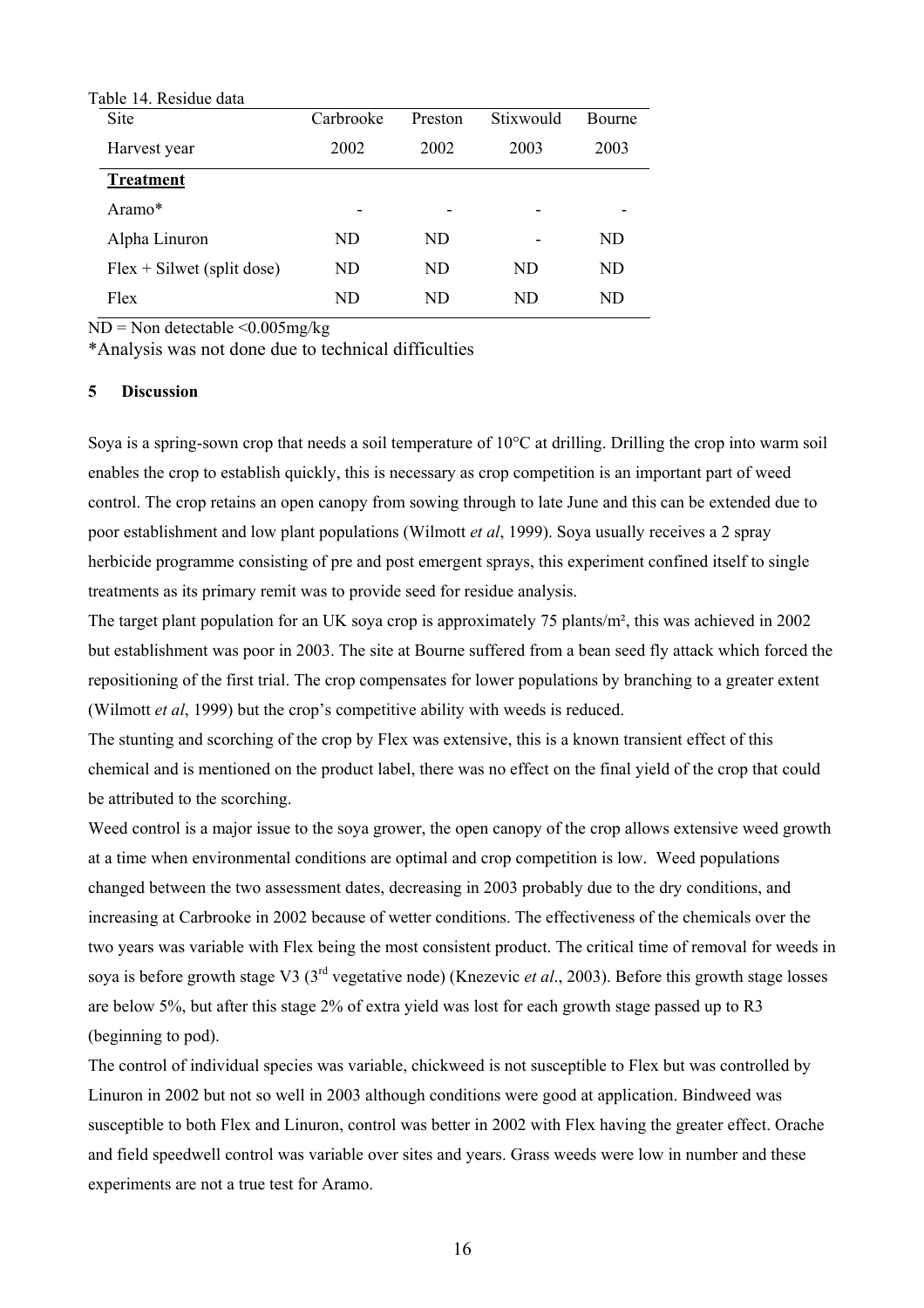Harvested yields were on the low side probably due to not using a commercial herbicide programme. Weed numbers were decreased where Flex + Silwet were used leading to 18-49% yield increases, yield increases due to the use of Alpha linuron, Aramo and Flex alone were seen but were lower.

When yield was plotted against final weed population then a good linear relationship was seen (Figure 3). With  $R<sup>2</sup>$  values of 0.83 and 0.79, this indicated the importance of controlling weeds in the crop. The control of pesticides legislation, introduced in 1986, strengthened the controls on the registration and use of pesticides. The use of pesticides was restricted to the crops for which 'label approval' had been sought by the chemical companies. Outside this label approval, users of agricultural pesticides can apply to have the approval of specific pesticides extended to cover uses additional to those approved and shown on the manufacturer's product label. These are known as Specific off label approvals or SOLA. The herbicides legally available to the grower are limited to Flex (SOLA expires Nov 2006), Alpha linuron (SOLA expires April 2004) and trifluralin (SOLA expires Dec 2008). Residue analyses for Alpha linuron and Flex showed no residues present in seed post harvest. A SOLA was successfully submitted for Flex and this herbicide is now available to the soya grower (SOLA expires Dec. 2007). An application was not made for Alpha linuron as this chemical is of limited use and is now not being used commercially.



Figure 3. Relationships between yield and weed population

#### **6 Conclusions**

- The experiment provided seed for residue testing for the most commercially important herbicides.
- A range of weeds were controlled by the herbicides each product having specific strengths and weaknesses. Flex controlled field pansy; Flex plus Silwet controlled black bindweed, field pansy, mayweed and orache; Alpha Linuron controlled chickweed; Aramo controlled black-grass.
- Some herbicides caused crop scorch but this did not have an adverse effect on yield.
- Yield was increased by 0.71 t/ha (49%) where weeds were controlled.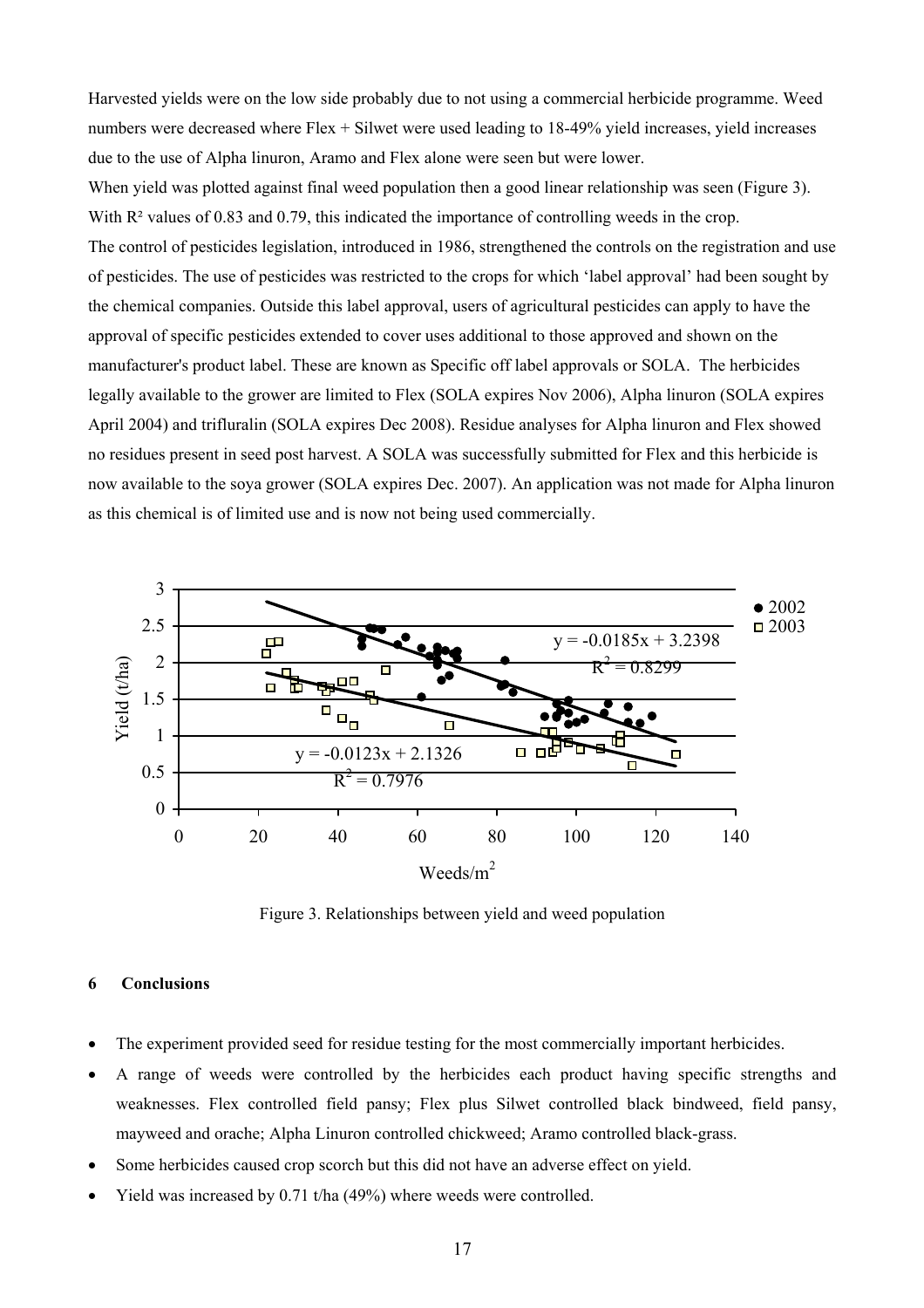- Residues were not detected in the harvested seed.
- Off-label approval now granted for Flex (expires 31 December 2007)

#### **7 References**

CETIOM. 1999. Oléscope No **49**. Janvier-Février 1999.

Knezevic S Z, Evans S P, Mainz M 2003 Yield penalty due to delayed weed control in corn and soybeans. Online Crop Management doi:10.1094/CM-2003-0219-01-RS

Wilmott E, Scarisbrick D H, O'Dell A. 1999. Factors influencing the production and commercial development of Northern Soya in the UK. *Aspects of Applied Biology* **56**; Protection and production of combinable break crops. pp 265-275.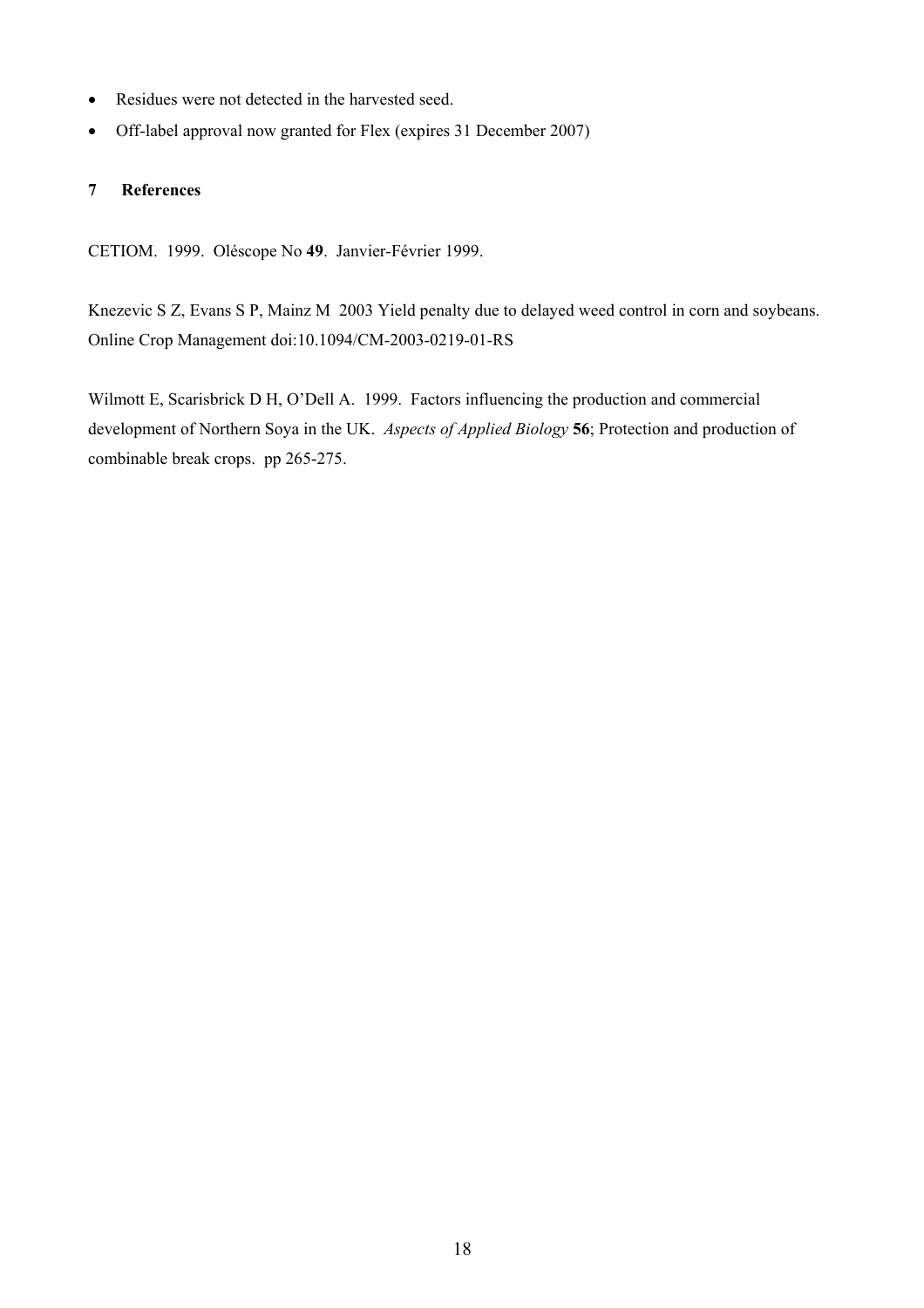#### **Appendix 1. Growth stage Key for Soya**

#### **LANDMARK STAGES IN SOYA** (Varieties of an Indeterminate Type)

A stage is identified when 50% of plants are at that stage. The figures in brackets represent the codification on the BBCH scale.









 $(05)$ Germination

 $VC-(10)$ The first unifoliate leaves appear between the cotyledons and have started to expand

V1-(12) Unifoliate leaves are completely expanded.

V2-(32) Second node. The Vn-(39) Internode first trifoliate leaf has started to expand.

extension ('n' node).



R1-(60) A flower in full bloom on any node on the main stem.



R3-(65) A pod of approximately 5 mm long is found on the highest of the last four nodes on the main stem with leaves fully expanded.



R5-(69) A seed measuring 3 mm in on e of the pods carried on the highest of the four nodes on the main stem.



R6-(75) A pod contains a green seed which fills the pod cavity on the highest of the four nodes on the main stem. R6+-(80) Generally this stage marks the

end of pod abortion. The green seed reaches 11 mm in length. Lower leaves start to senesce.



R7-(81) A pod on the main stem contains at least one seed which attains its mature chestnut colour. The seed fills out in the pod.



R8-(99) Maturity, 95% of the pods are at R7 (beyond that stage 5-10 days are necessary for the seed moisture to lower to 15%). The seed is released from the pod. All leaves are dropped.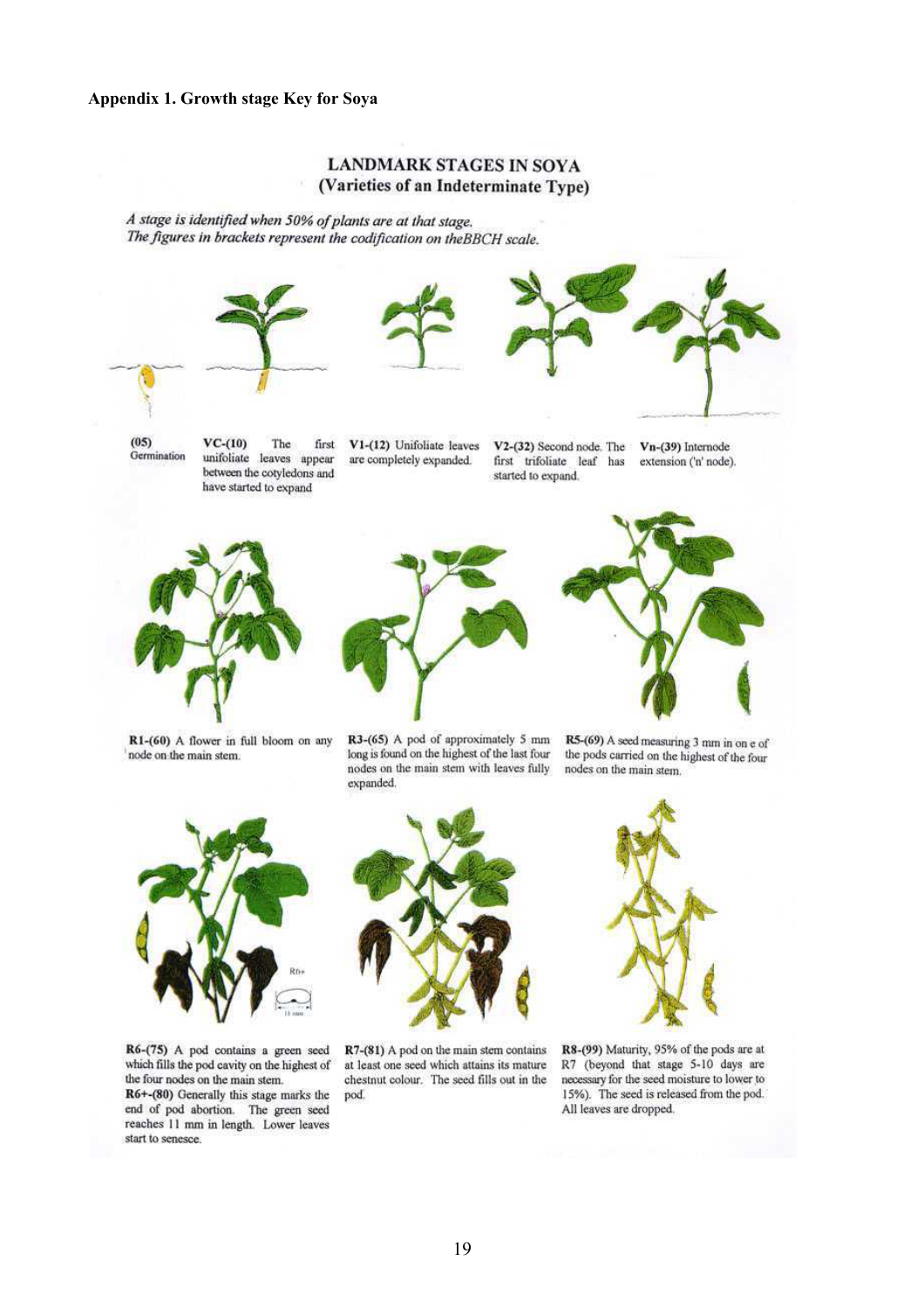|  |  |  | Appendix 2. Agronomic information |
|--|--|--|-----------------------------------|
|--|--|--|-----------------------------------|

| Site:                 | Carbrooke                                   | <b>Year: 2002</b>                                                            |
|-----------------------|---------------------------------------------|------------------------------------------------------------------------------|
| Field name:           | Little Oaks                                 |                                                                              |
| Soil texture:         | Sandy loam                                  |                                                                              |
| Drainage:             | Good                                        |                                                                              |
| Previous cropping:    | 2001 Winter barley                          |                                                                              |
|                       | 2000 Winter wheat                           |                                                                              |
|                       | 1999 Split peas/sugar beet                  |                                                                              |
|                       | 1998 Winter wheat                           |                                                                              |
| Previous cultivation: |                                             | 11/09/01 tramline subsoiled, 12/12/01 Plough, 03/04/02 Spring tine, 22/04/02 |
|                       | power harrow and drill                      |                                                                              |
| Crop:                 | Cultivar                                    | Northern Conquest                                                            |
|                       | Sowing date                                 | 22/04/02                                                                     |
|                       | Seedrate (kg/ha)                            | 165.4                                                                        |
|                       | Fertiliser (kg/ha)                          | 02/01/02 0:24:24 112 kg/ha<br>$\ddot{\cdot}$                                 |
|                       | 02/01/02 0:18:36 164 kg/ha                  |                                                                              |
| Herbicides:           | None on trial area                          |                                                                              |
| Fungicides:           | None                                        |                                                                              |
| Insecticides:         | None                                        |                                                                              |
| Desiccant:            | 24/9/02 Reglone 3.0 l/ha plus Neon 0.3 l/ha |                                                                              |
| Harvest date:         | 7/10/02                                     |                                                                              |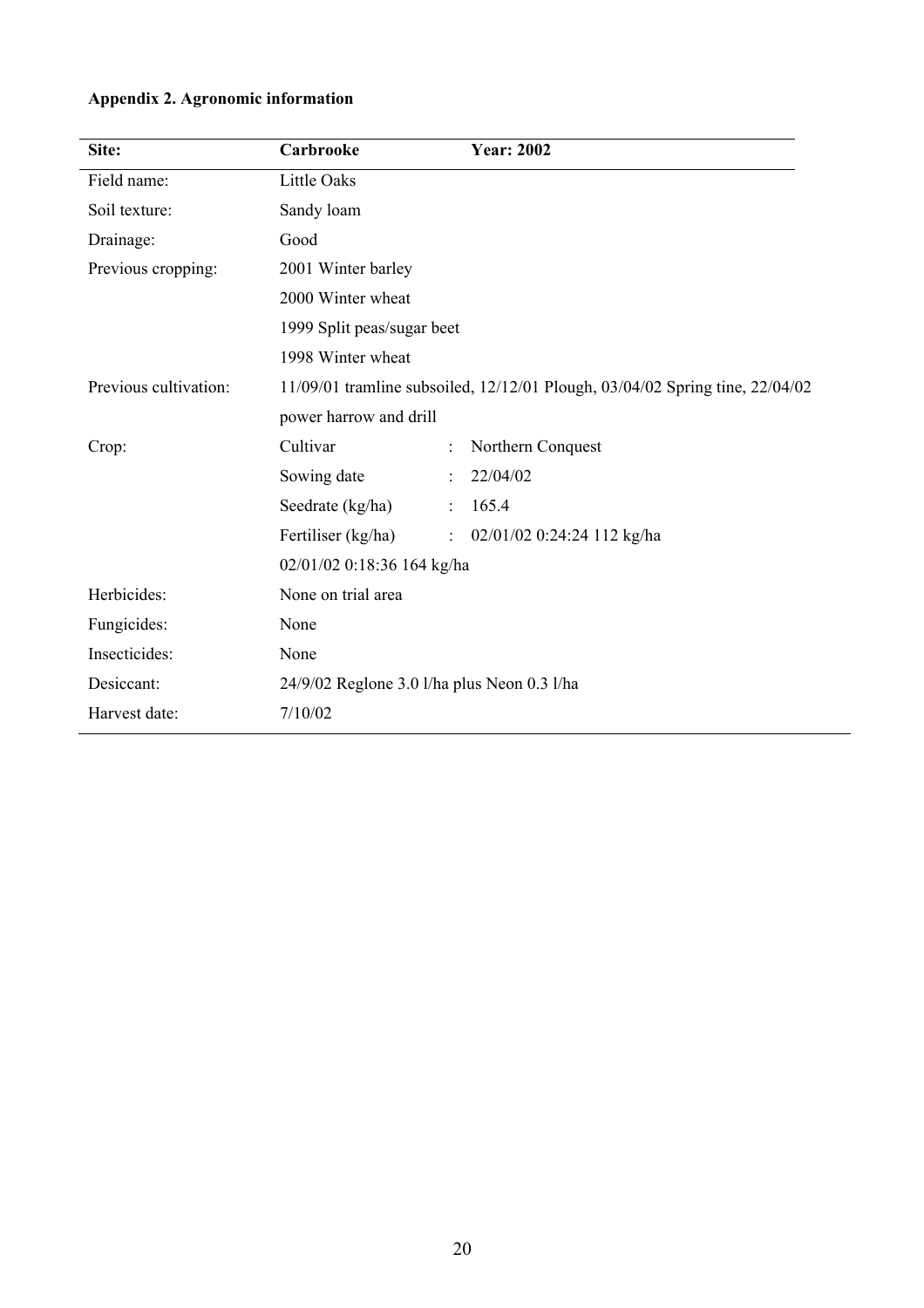| Site:                 | <b>Preston St Mary</b>          | <b>Year: 2002</b>                                                     |
|-----------------------|---------------------------------|-----------------------------------------------------------------------|
| Field name:           | $\overline{a}$                  |                                                                       |
| Soil texture:         | Clay loam                       |                                                                       |
| Drainage:             | Good                            |                                                                       |
| Previous cropping:    | 2001 Winter barley              |                                                                       |
|                       | 2000 Winter wheat               |                                                                       |
|                       | 1999 Winter wheat               |                                                                       |
|                       | 1998 Peas                       |                                                                       |
| Previous cultivation: |                                 | December 2001 Plough, 1/03/02 Shallow cultivation, 15/04/02 Duck foot |
|                       | harrow, 28/04/02 Light harrow   |                                                                       |
| Crop:                 | Cultivar                        | Northern Conquest                                                     |
|                       | Sowing date                     | 29/04/02                                                              |
|                       | Seedrate (kg/ha)                | 170.0<br>÷                                                            |
|                       | Fertiliser (kg/ha)              | 251 kg/ha Triple super phosphate<br>$\mathcal{L}^{\mathcal{L}}$       |
| Herbicides:           | 06/09/01 3.2 l/ha Roundup Ultra |                                                                       |
| Fungicides:           | None                            |                                                                       |
| Insecticides:         | None                            |                                                                       |
| Desiccant:            |                                 | 16/09/02 Reglone 3 l/ha plus Activator 90 0.3 l/ha                    |
| Harvest date:         | 30/09/02                        |                                                                       |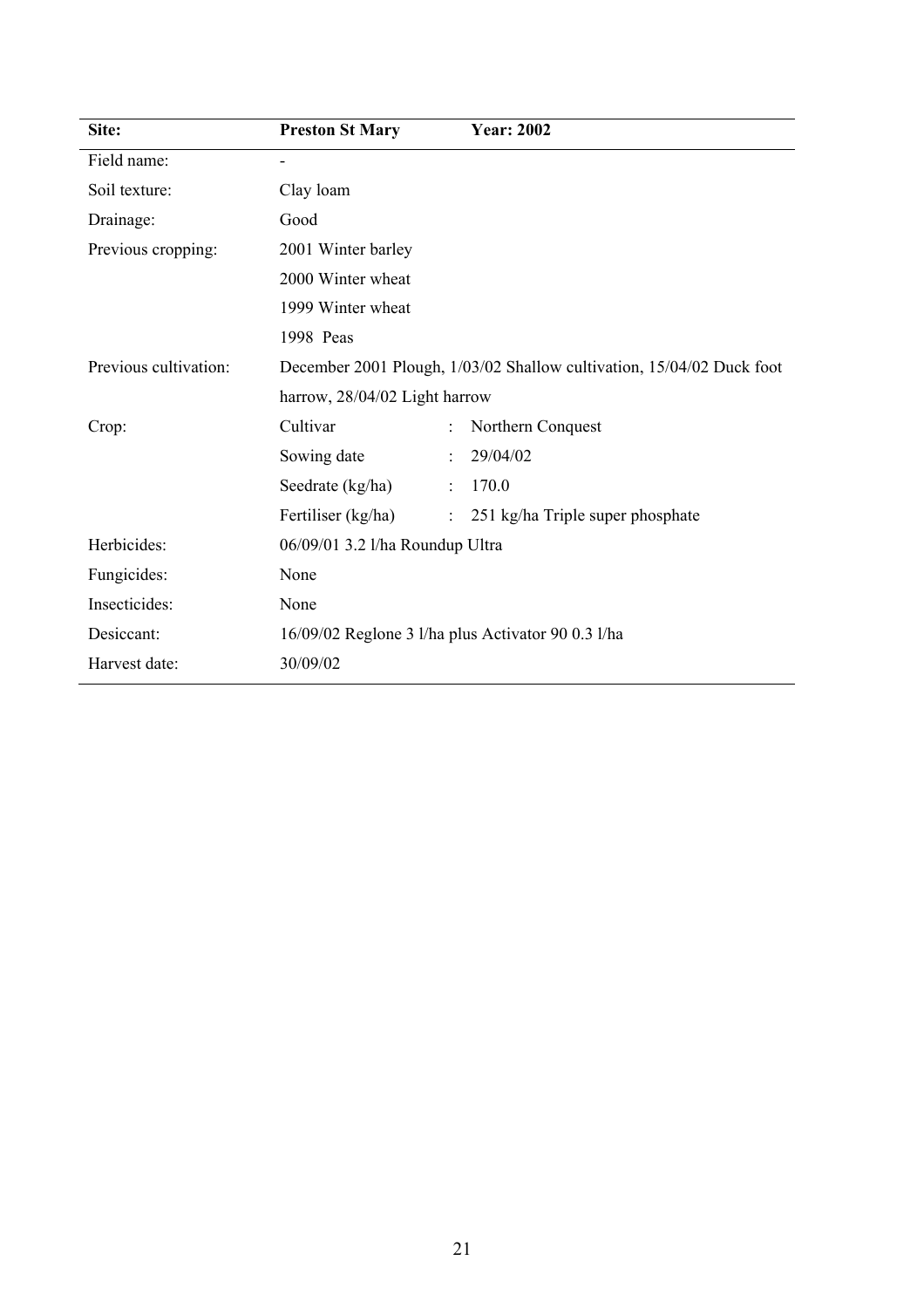| Site:                 | <b>Stixwould</b>               | <b>Year: 2003</b>                                            |
|-----------------------|--------------------------------|--------------------------------------------------------------|
| Field name:           | 17 acre                        |                                                              |
| Soil texture:         | Sandy loam                     |                                                              |
| Drainage:             | Good                           |                                                              |
| Previous cropping:    | 2002 Sugar beet                |                                                              |
|                       | 2001 Winter wheat              |                                                              |
|                       | 2000 Peas                      |                                                              |
|                       | 1999 Winter wheat              |                                                              |
| Previous cultivation: |                                | Plough and combination power harrow / drill on 25 April 2003 |
| Crop:                 | Cultivar                       | Northern Conquest                                            |
|                       | Sowing date                    | 25/04/03                                                     |
|                       | Seedrate (kg/ha)               | 115                                                          |
|                       | Fertiliser (kg/ha)             | None                                                         |
| Herbicides:           | None on trial area             |                                                              |
| Fungicides:           | None                           |                                                              |
| Insecticides:         | None                           |                                                              |
| Desiccant:            | Roundup @ 3.5 l/ha on 25/09/03 |                                                              |
| Harvest date:         | 13/10/03                       |                                                              |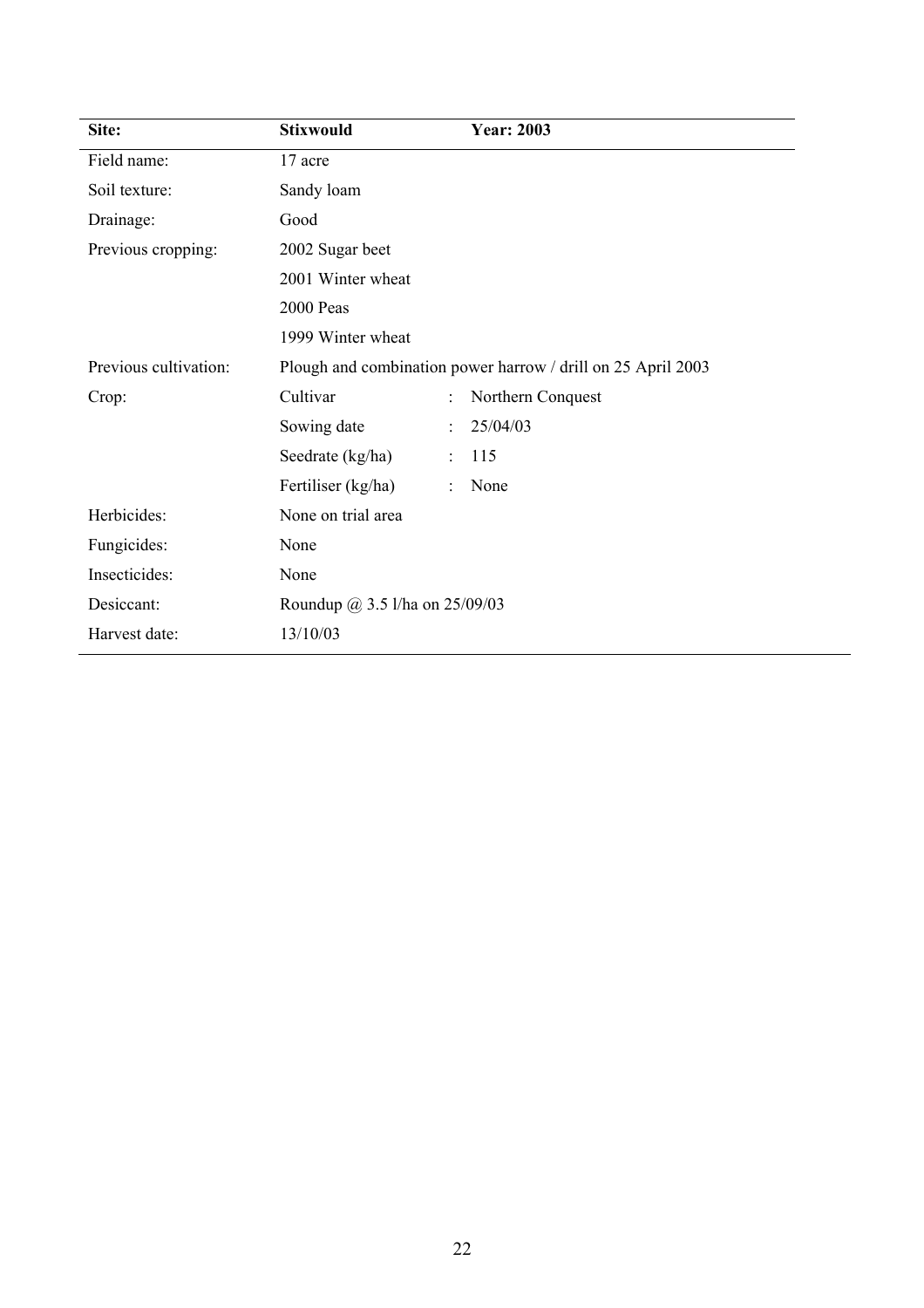| Site:                 | <b>Bourne St Mary</b>               | <b>Year: 2003</b>                                          |
|-----------------------|-------------------------------------|------------------------------------------------------------|
| Field name:           | 6651                                |                                                            |
| Soil texture:         | Silt/clay loam                      |                                                            |
| Drainage:             | Good                                |                                                            |
| Previous cropping:    | 2002 Winter wheat                   |                                                            |
|                       | 2001 Set-aside                      |                                                            |
|                       | 2000 Sugar beet                     |                                                            |
|                       | 1999 Winter wheat                   |                                                            |
| Previous cultivation: |                                     | Plough and combination power harrow/drill on 24 April 2003 |
| Crop:                 | Cultivar                            | Northern Conquest                                          |
|                       | Sowing date                         | 24/04/03                                                   |
|                       | Seedrate (kg/ha)                    | 137                                                        |
|                       | Fertiliser (kg/ha)                  | None                                                       |
| Herbicides:           | None on trial area                  |                                                            |
| Fungicides:           | None                                |                                                            |
| Insecticides:         | None                                |                                                            |
| Desiccant:            | Reglone $\omega$ 3 l/ha on 07/09/03 |                                                            |
| Harvest date:         | 18/09/2003                          |                                                            |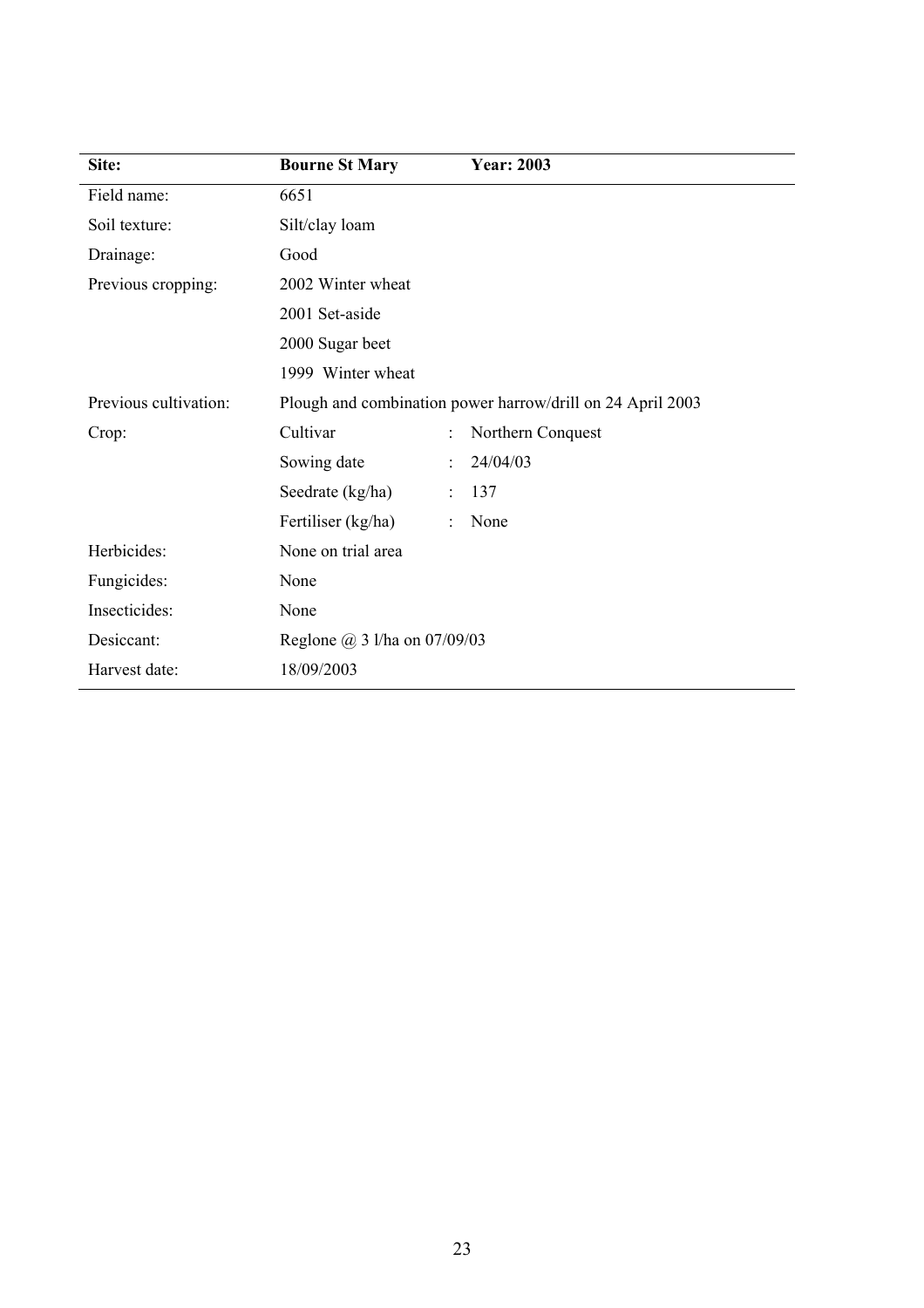# **Appendix 3 Assessment dates**

# **1. Vigour**

Carbrooke 2002

|              | Date done Comments                                      |    | Days After Treatment<br>application |                |      |    |
|--------------|---------------------------------------------------------|----|-------------------------------------|----------------|------|----|
|              |                                                         |    | T <sub>3</sub>                      | T4(1)          | T4(2 | T5 |
|              |                                                         |    |                                     |                |      |    |
|              | 04-Jun-02 T4 symptoms of slightly retarded growth       |    | 42                                  | $\overline{4}$ |      |    |
|              | 12-Jun-02 T4 still showing symptoms of retarded growth  |    | 50                                  | 12             |      |    |
|              | 16-Jun-02 T5 now showing retarded growth, T4 recovering | 4  | 54                                  | 16             |      | 4  |
|              | 21-Jun-02 T5 symptoms of retarded growth and scorch     | 9  | 59                                  | 21             |      | 9  |
| $2$ -July-02 | T4 still scorched from second spray                     | 20 | 70                                  | 32             | 4    | 20 |
| 9-Jul-02     | T4 still scorched from second spray                     |    | 77                                  | 39             | 11   | 27 |
| 19-Jul-02    | Scorch effects on T4 almost gone                        |    | 87                                  | 49             |      | 37 |

Preston 2002

|              | Date done Comments                                                  |                          | Days After Treatment<br>application |       |       |                |
|--------------|---------------------------------------------------------------------|--------------------------|-------------------------------------|-------|-------|----------------|
|              |                                                                     | T2                       | T3                                  | T4(1) | T4(2) | T <sub>5</sub> |
|              |                                                                     |                          |                                     |       |       |                |
|              | 04-Jun-02 T4 symptoms of scorch and retarded growth                 |                          | 28                                  | 4     |       |                |
|              | 12-Jun-02 T4 still showing symptoms of retarded growth              | $\overline{\phantom{a}}$ | 36                                  | 12    |       |                |
|              | 16-Jun-02 T5 have scorch and retarded growth symptoms, T4 recovered | 4                        | 40                                  | 16    |       | 4              |
|              | 21-Jun-02 T5 shows most severe symptoms, T2 and T4 less severe      | 9                        | 45                                  | 21    |       | 9              |
| $2$ -July-02 | Score on newest leaves of T4, T5 still slightly retarded            | 20                       | 56                                  | 32    | 4     | 20             |
| 9-Jul-02     | T4 still scorched from second spray                                 | 27                       | 63                                  | 39    | 11    | 27             |
| 19-Jul-02    | T4 toxic effects almost gone, a few leaves curled                   |                          | 73                                  | 49    | 2.1   | 37             |

# Stixwould 2003

|              | Date done Comments                                                                      |    | Days After Treatment<br>application |                          |                |
|--------------|-----------------------------------------------------------------------------------------|----|-------------------------------------|--------------------------|----------------|
|              |                                                                                         | T2 | T4(1)                               | T4(2)                    | T <sub>5</sub> |
| 16 June 03   | T4 symptoms of slight scorch and leaf curl                                              |    | 5                                   |                          |                |
| $20$ June 03 | Scorch still obvious on T4                                                              |    | 9                                   |                          |                |
| $23$ June 03 | Scorch and leaf curl on T5, symptoms still visible on T4                                | 3  | 12                                  |                          | 3              |
| $4$ July 03  | T4 and T5 symptoms still visible. T5 more severe                                        | 14 | 23                                  | $\blacksquare$           | 14             |
| $8$ July 03  | T4 and T5 symptoms still visible. T5 more severe. Weed control better<br>than at Bourne | 18 | 27                                  | $\overline{\phantom{a}}$ | 18             |
| 14 July 03   | T5 nearly fully recovered, T4 showing scorch and slight stunting after<br>$2nd$ spray   | 24 | 33                                  | 5                        | 24             |
| 18 July 03   | T4 still scorched and stunted                                                           | 28 | 37                                  | 9                        | 28             |
| 30 July 03   | T4 still scorched and stunted. Symptoms greater at this site than at<br>Bourne          | 40 | 49                                  | 21                       | 40             |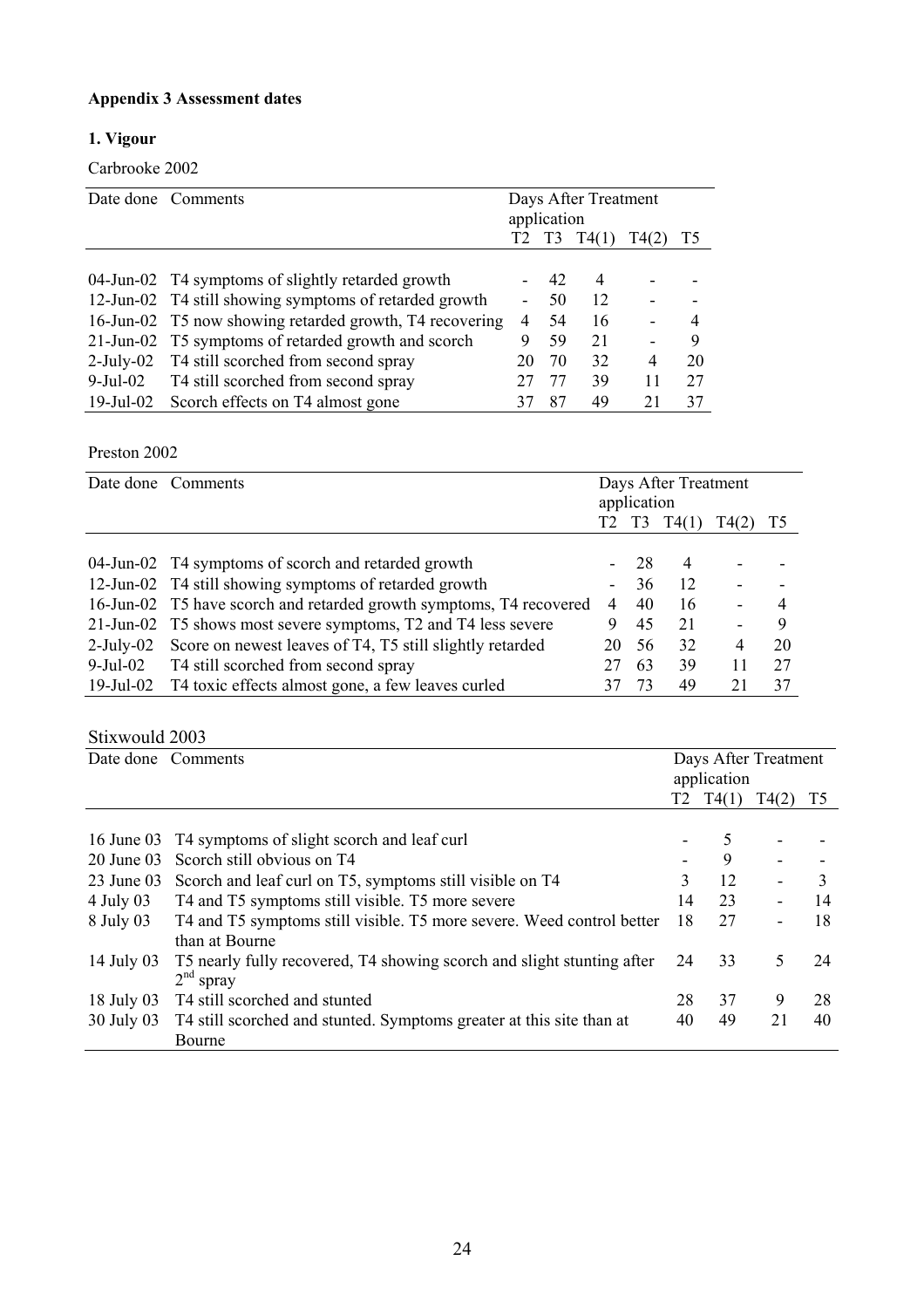# Bourne 2003

| Date done Comments |                                                                                          | Days After Treatment<br>application |     |       |                              |    |
|--------------------|------------------------------------------------------------------------------------------|-------------------------------------|-----|-------|------------------------------|----|
|                    |                                                                                          | T2                                  | T3  | T4(1) | T4(2)                        | T5 |
|                    |                                                                                          |                                     |     |       |                              |    |
| 16 June 03         | T4 symptoms of slight scorch and leaf curl                                               |                                     | 52  | 5     |                              |    |
| 20 June 03         | Scorch on T4 not as obvious on 16 June                                                   |                                     | 56  | 9     |                              |    |
| 23 June 03         | Scorch and leaf curl on T5, symptoms still visible on T4                                 | 3                                   | 59  | 12    |                              |    |
| 4 July 03          | T5 symptoms still visible                                                                | 14                                  | 70  | 23    | $\blacksquare$               | 14 |
|                    | 9 July 03 T4 and T5 almost fully recovered.                                              | 18                                  | 74  | 27    | $\qquad \qquad \blacksquare$ | 18 |
| 14 July 03         | T5 nearly fully recovered, T4 showing scorch and slight stunting<br>after $2^{nd}$ spray | 24                                  | -80 | 33    | 5                            | 24 |
| 18 July 03         | T4 still scorched and stunted                                                            | 28                                  | 84  | 37    | 9                            | 28 |
| 30 July 03         | No symptoms visible on T4, Block 4 less vigorous                                         | 40                                  | 96  | 49    | 21                           | 40 |

# **2. Other assessments**

| Assessment              | Carbrooke    | Preston         | Stixwould    | <b>Bourne</b> |
|-------------------------|--------------|-----------------|--------------|---------------|
| Plant population        | $31-May-02$  | $23-May-02$     | $29$ -May-03 | 29-May-03     |
| Weed count before GS V5 | $28$ -Jun-02 | $28 - Jun - 02$ | $8-Jul-03$   | $9$ -Jul-03   |
| Weed count before GS R7 | $15-Aug-02$  | $15-Aug-02$     | $6-Aug-03$   | $7-Aug-03$    |
| Harvest                 | $7-Oct-02$   | $30-Sep-02$     | $13-Oct-03$  | $18-Sep-03$   |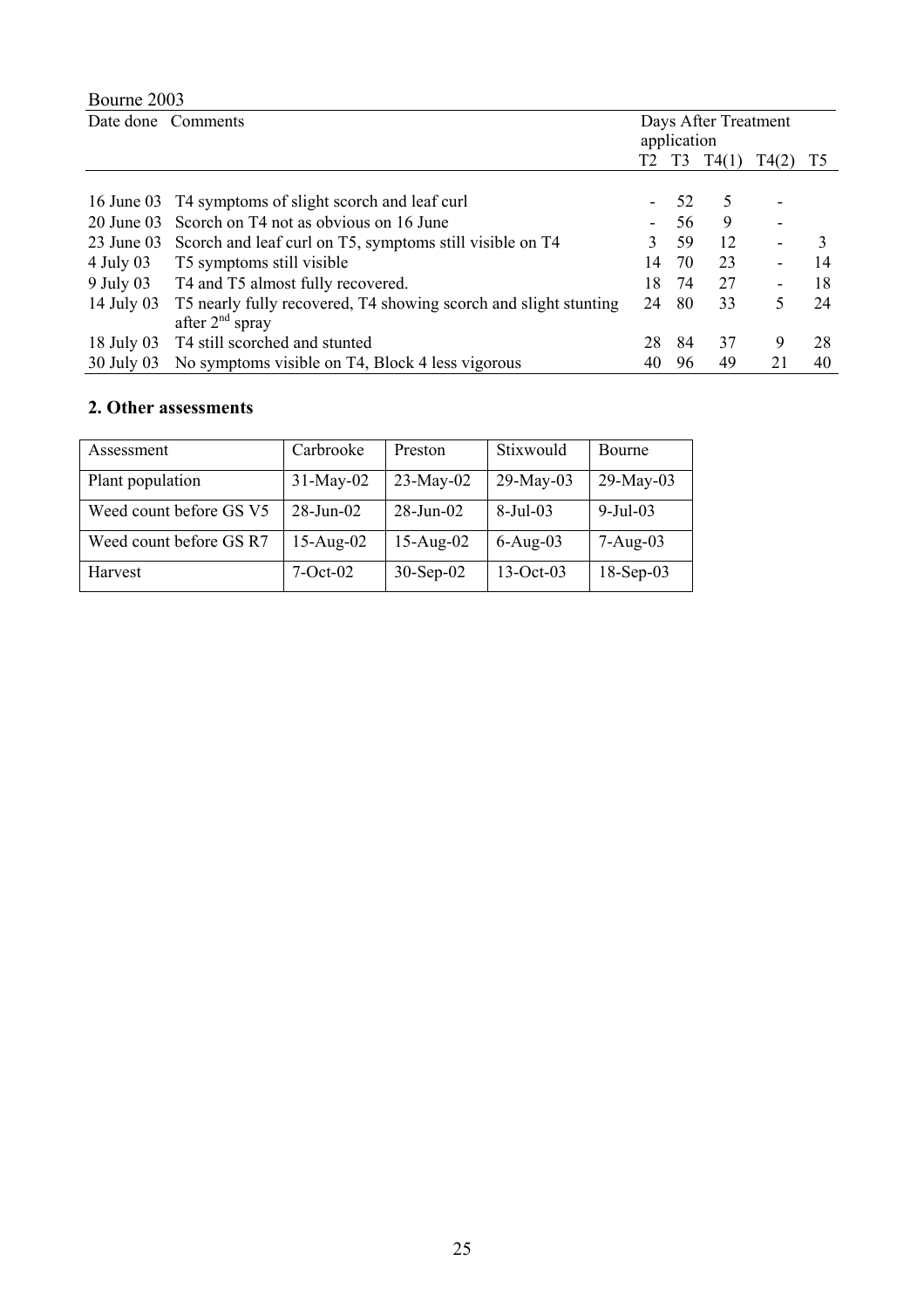### **Appendix 4**

#### Carbrooke 2002

| <b>Date</b>  | <b>Chemical and rate</b>                    | <b>Weather conditions</b>                                                                                                                 | Crop<br>growth<br>stage | Crop<br>condition | Weed, disease<br>and pest    | Soil information               |
|--------------|---------------------------------------------|-------------------------------------------------------------------------------------------------------------------------------------------|-------------------------|-------------------|------------------------------|--------------------------------|
| $23$ -Apr-02 | Alpha Linuron 0.8 l/ha                      | Wind S 5 mph, slight drift, previous<br>weather dry, weather at application<br>sunny and warm $(22^{\circ}C)$                             | Pre-<br>emergence       |                   | none                         | Surface dry, sub soil dry      |
| $31-May-02$  | Flex $0.45$ l/ha plus<br>Silwet $0.1\%$ v/v | Wind W 6-8 mph, moderate drift,<br>previous weather wet and warm, weather<br>at application sunny and warm $(17^{\circ}C)$                | V <sub>1</sub>          | dry               | Weeds 1-2<br>pairs of leaves | Surface damp, sub soil<br>damp |
| $12$ -Jun-02 | Aramo 1.5l/ha<br>Flex $0.9$ l/ha            | Wind SW 3-6 mph, slight-moderate<br>drift, previous weather showery and<br>cool, weather at application sunny and<br>warm $(23^{\circ}C)$ | V <sub>2</sub>          | dry               |                              | Surface dry, sub soil damp     |
| $28$ -Jun-02 | Flex $0.45$ l/ha plus<br>Silwet $0.1\%$ v/v | Wind NW 3-7 mph, slight drift, previous<br>weather dry, weather at application<br>overcast, dry and cool $(15^{\circ}C)$                  | V <sub>5</sub>          | dry               |                              | Surface dry                    |

#### Preston 2002

| <b>Date</b>  | <b>Chemical and rate</b>                    | <b>Weather conditions</b>                                                                                                    | Crop growth<br>stage | Crop<br>condition | Disease and<br>pest damage   | Soil information               |
|--------------|---------------------------------------------|------------------------------------------------------------------------------------------------------------------------------|----------------------|-------------------|------------------------------|--------------------------------|
| $7-May-02$   | Alpha Linuron 0.8 l/ha                      | Wind SE 2-3 mph, slight drift, previous<br>weather showery, weather at application<br>dry and warm $(15^{\circ}C)$           | Pre-emergence        |                   | none                         | Surface damp, sub soil<br>damp |
| $31-May-02$  | Flex $0.45$ l/ha plus<br>Silwet $0.1\%$ v/v | Wind W 3-6 mph, slight drift, previous<br>weather showery and warm, weather at<br>application sunny and dry $(21^{\circ}C)$  | V <sub>1</sub>       | dry               | Weeds 1-2<br>pairs of leaves | Surface dry, sub soil damp     |
| $12$ -Jun-02 | Aramo 1.51/ha<br>Flex $0.9$ l/ha            | Wind SW 3-6 mph, slight drift, previous<br>weather dry and cool, weather at<br>application overcast and cool $(21^{\circ}C)$ | V <sub>2</sub>       | dry               |                              | Surface dry, sub soil damp     |
| $28$ -Jun-02 | Flex $0.45$ l/ha plus<br>Silwet $0.1\%$ v/v | Wind calm, no drift, previous weather<br>dry and cool, weather at application<br>overcast, dry and warm $(19^{\circ}C)$      | V <sub>5</sub>       | dry               |                              | Surface dry                    |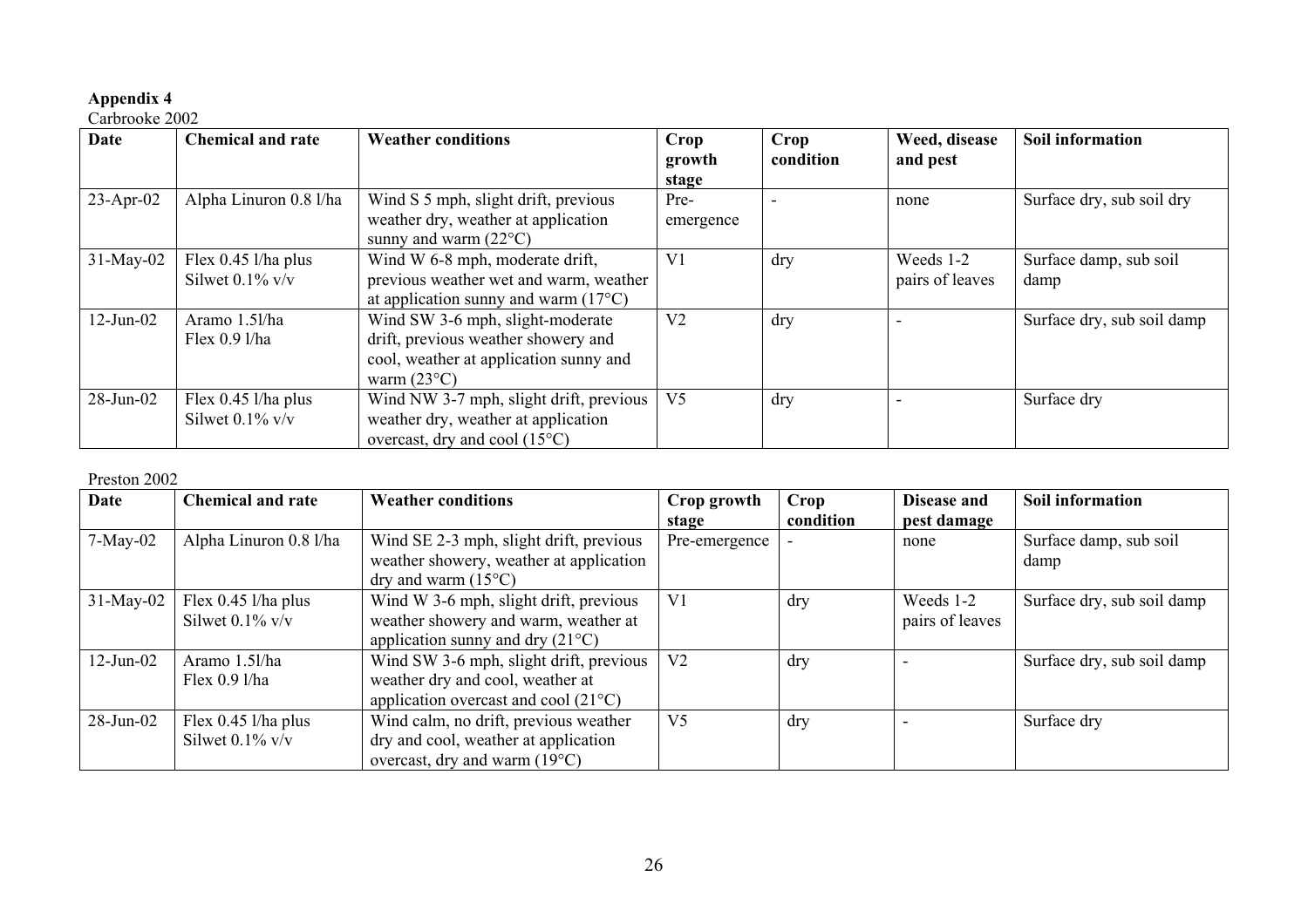#### Stixwould 2003

| Date         | <b>Chemical and rate</b>                    | <b>Weather conditions</b>                                                                                                                    | Crop            | Crop      | Weed, disease                               | Soil information               |
|--------------|---------------------------------------------|----------------------------------------------------------------------------------------------------------------------------------------------|-----------------|-----------|---------------------------------------------|--------------------------------|
|              |                                             |                                                                                                                                              | growth<br>stage | condition | and pest                                    |                                |
| $11$ -Jun-03 | Flex $0.45$ l/ha plus<br>Silwet $0.1\%$ v/v | Wind SW 5-9 mph, moderate drift,<br>previous weather showery and warm,<br>weather at application sunny, overcast<br>and dry $(22^{\circ}C)$  | $V1.5-V2$       | dry       | Very weedy,<br>Weeds 1-2<br>pairs of leaves | Surface damp, sub soil<br>damp |
| $20$ -jun-03 | Aramo 1.5l/ha<br>Flex $0.9$ l/ha            | Wind W 5-15 mph, moderate drift,<br>previous weather dry and warm, weather<br>at application sunny and warm $(18^{\circ}C)$                  | $V3-V4$         | dry       |                                             | Surface dry, sub soil damp     |
| 8-Jul-03     | Flex $0.45$ l/ha plus<br>Silwet $0.1\%$ v/v | Wind WSW 2-4 mph, slight drift,<br>previous weather dry and warm, weather<br>at application sunny, overcast, dry and<br>warm $(22^{\circ}C)$ | V5R1            | dry       |                                             | Surface damp, sub soil<br>damp |

#### Bourne 2003

| <b>Date</b>  | <b>Chemical and rate</b>                    | <b>Weather conditions</b>                                                                                                             | Crop growth<br>stage | Crop<br>condition | Disease and<br>pest damage | Soil information               |
|--------------|---------------------------------------------|---------------------------------------------------------------------------------------------------------------------------------------|----------------------|-------------------|----------------------------|--------------------------------|
| $25$ -Apr-03 | Alpha Linuron 1.4 l/ha                      | Wind SE 4-6 mph, slight drift, previous<br>weather showery, weather at application<br>dry and overcast $(16^{\circ}C)$                | Pre-emergence        |                   | none                       | Surface damp, sub soil<br>damp |
| $11$ -Jun-03 | Flex 0.45 l/ha plus<br>Silwet $0.1\%$ v/v   | Wind SW 5-8 mph, moderate drift,<br>previous weather showery and warm,<br>weather at application sunny and dry<br>$(21^{\circ}C)$     | V <sub>2</sub>       | dry               | moderately<br>weedy        | Surface dry, sub soil damp     |
| $20$ -Jun-03 | Aramo 1.5l/ha<br>Flex $0.9$ l/ha            | Wind W 5-10 mph, moderate-severe<br>drift, previous weather dry and warm,<br>weather at application sunny and warm<br>$(18^{\circ}C)$ | $V3-V4$              | dry               |                            | Surface dry, sub soil damp     |
| $9$ -jul-03  | Flex $0.45$ l/ha plus<br>Silwet $0.1\%$ v/v | Wind W, $\leq$ 2 mph, no drift, previous<br>weather dry and hot, weather at<br>application sunny, dry and hot $(24^{\circ}C)$         | <b>V6 R1</b>         | dry               |                            | Surface dry                    |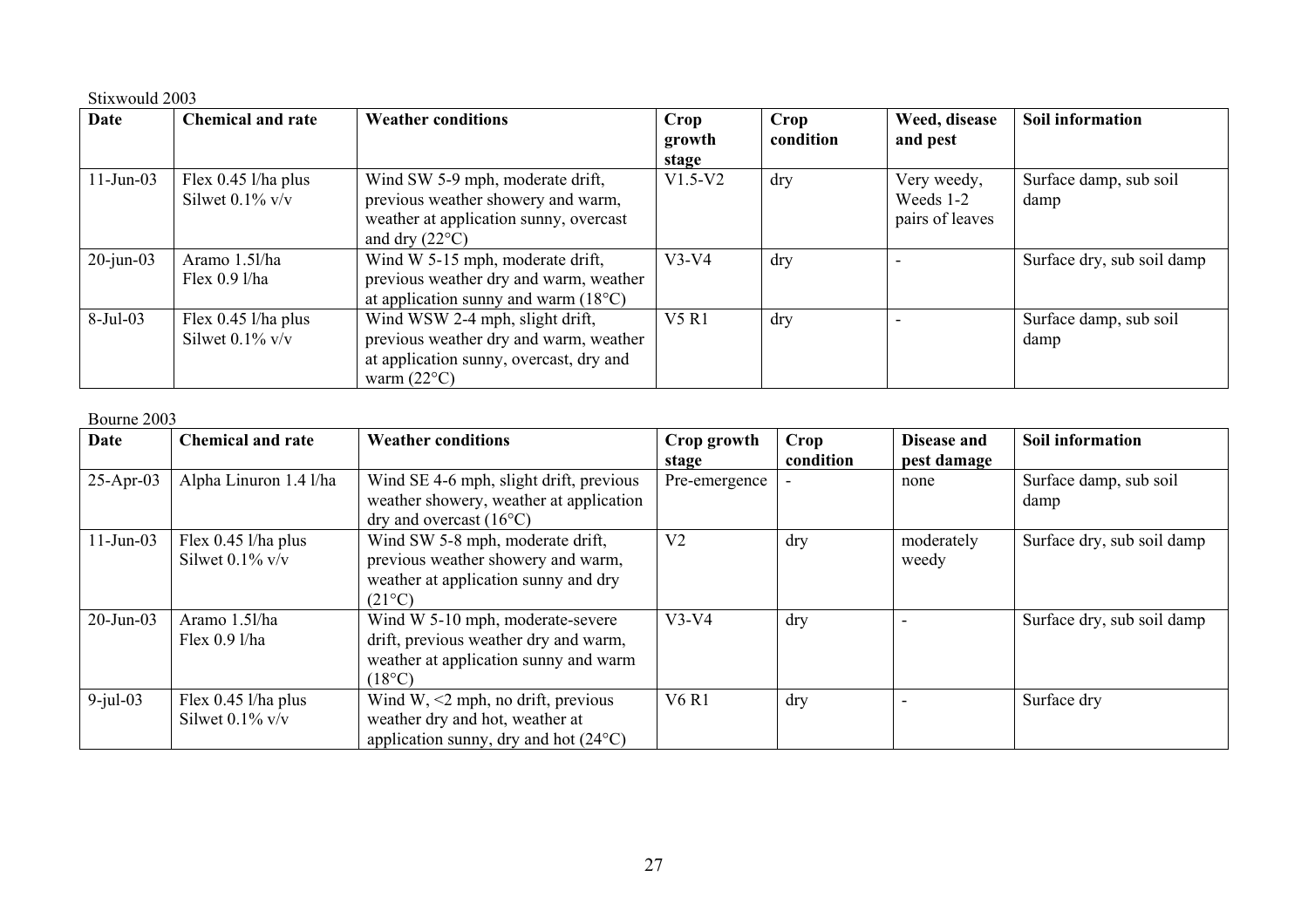# **Appendix 5. Weed data by species from all sites**

| Treatment                    | <b>Bindweed</b> | Chickweed | <b>Field Pansy</b> | Orache |
|------------------------------|-----------------|-----------|--------------------|--------|
|                              |                 |           |                    |        |
| Untreated                    | 2.5             | 11.8      | 3.0                | 24.8   |
| Aramo                        | 3.5             | 9.5       | 2.5                | 22.0   |
| Alpha Linuron                | 3.8             | 3.5       | 5.0                | 19.0   |
| $Flex + Silwet$ (split dose) | 0.8             | 8.3       | 0.5                | 17.5   |
| Flex                         | 2.0             | 9.0       | 2.0                | 19.3   |
| Mean                         | 2.5             | 8.4       | 2.6                | 20.5   |
| <b>SED</b>                   | 1.25            | 2.49      | 1.5                | 3.81   |
| <b>CV</b>                    | 70.5            | 41.9      | 84.3               | 26.3   |
| F probability                | 0.177           | 0.064     | 0.127              | 0.385  |

Table 1. Carbrooke 2002 - 28<sup>th</sup> June 2002 (number per m<sup>2</sup>).

Table 2. Carbrooke 2002 -15<sup>th</sup> August 2002 (number per m<sup>2</sup>).

| Treatment              | <b>Bindweed</b> | Chickweed | Fat hen | Field Pansy | Mayweed | Orache |
|------------------------|-----------------|-----------|---------|-------------|---------|--------|
|                        |                 |           |         |             |         |        |
| Untreated              | 10.3            | 22.3      | 4.3     | 4.3         | 2.5     | 31.3   |
| Aramo                  | 7.5             | 19.8      | 4.8     | 6.0         | 5.7     | 35.7   |
| Alpha Linuron          | 8.0             | 11.0      | 6.0     | 5.0         | 14.30   | 32.5   |
| $Flex + Silwet$ (split | 2.3             | 19.8      | 3.8     | 1.0         | 0.8     | 20.3   |
| dose)                  |                 |           |         |             |         |        |
| Flex                   | 6.5             | 20.0      | 4.8     | 3.3         | 6.7     | 34.2   |
| Mean                   | 6.9             | 18.6      | 4.7     | 3.9         | 6.0     | 30.8   |
| <b>SED</b>             | 1.112           | 3.21      | 2.646   | 1.719       | 4.63    | 3.89   |
| <b>CV</b>              | 22.8            | 24.5      | 79.6    | 62.3        | 109.2   | 17.8   |
| F probability          | < 0.001         | 0.036     | 0.934   | 0.101       | 0.096   | 0.013  |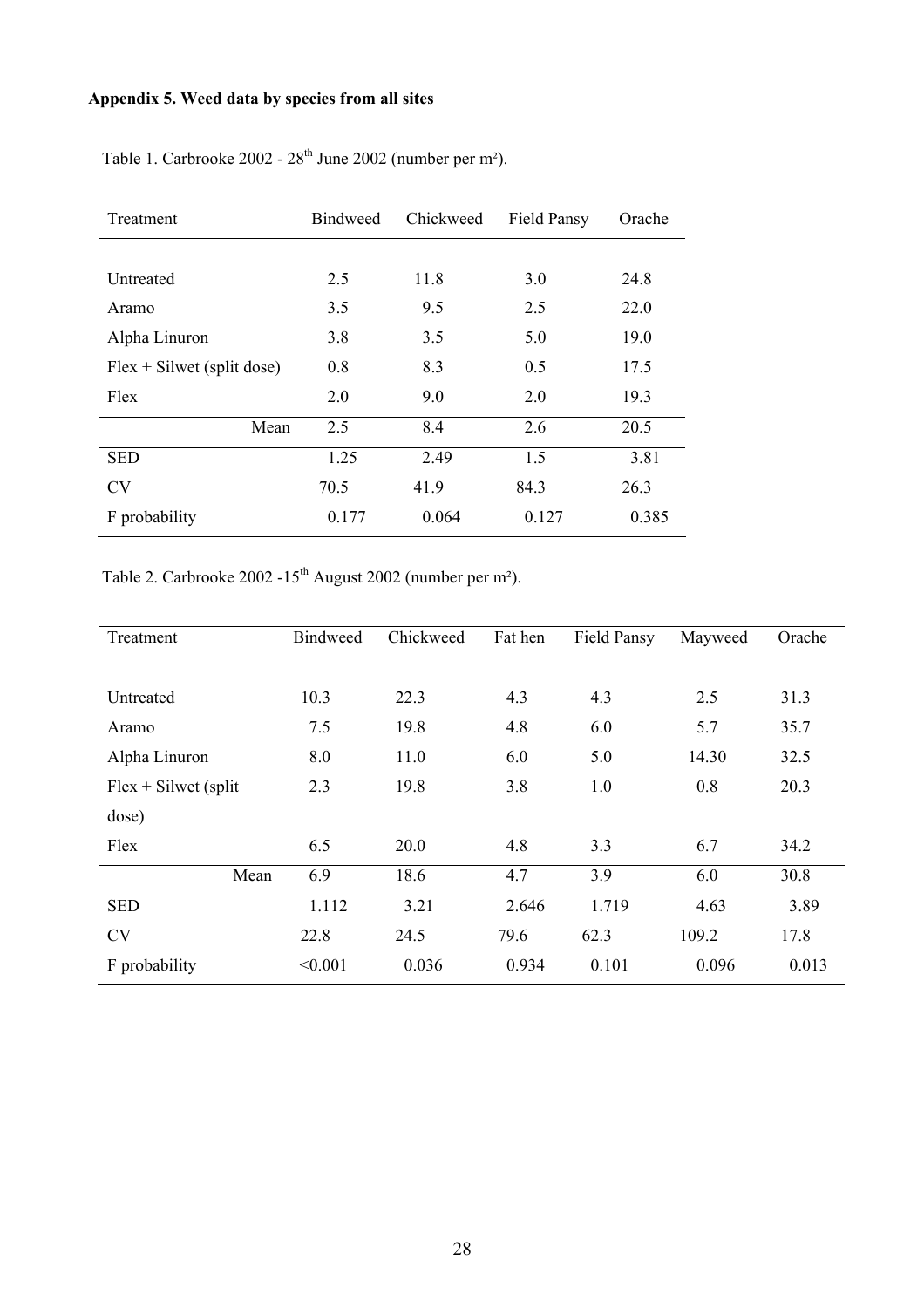Table 3. Preston  $2002 - 28$ <sup>th</sup> June 2002 (number per m<sup>2</sup>).

| Treatment                    | <b>Bindweed</b> | Chickweed | Field Speedwell | Groundsel |
|------------------------------|-----------------|-----------|-----------------|-----------|
|                              |                 |           |                 |           |
| Untreated                    | 6.8             | 13.3      | 15.8            | 45.0      |
| Aramo                        | 8.5             | 8.8       | 15.5            | 39.2      |
| Alpha Linuron                | 11.5            | 5.0       | 19.3            | 20.5      |
| $Flex + Silwet$ (split dose) | 1.0             | 7.3       | 5.3             | 14.0      |
| Flex                         | 0.5             | 8.8       | 0.5             | 13.0      |
| Mean                         | 5.7             | 8.6       | 11.3            | 26.4      |
| <b>SED</b>                   | 1.67            | 1.58      | 1.82            | 3.46      |
| <b>CV</b>                    | 41.8            | 26.0      | 22.9            | 18.6      |
| F probability                | < 0.001         | 0.003     | < 0.001         | < 0.001   |

Table 4. Preston 2002 -  $15<sup>th</sup>$  August 2002 (number per m<sup>2</sup>).

| Treatment                    | <b>Bindweed</b> | Chickweed | Field Speedwell | Black-grass  |  |
|------------------------------|-----------------|-----------|-----------------|--------------|--|
|                              |                 |           |                 |              |  |
| Untreated                    | 14.0            | 35.5      | 10.8            | 3.3          |  |
| Aramo                        | 13.5            | 34.8      | 15.8            | $\mathbf{0}$ |  |
| Alpha Linuron                | 16.3            | 16.0      | 25.5            | 1.3          |  |
| $Flex + Silwet$ (split dose) | 2.0             | 36.8      | 10.3            | 4.5          |  |
| Flex                         | 4.3             | 36.0      | 7.0             | 3.3          |  |
| Mean                         | 10.0            | 31.8      | 13.9            | 2.5          |  |
| <b>SED</b>                   | 2.153           | 2.992     | 3.44            | 1.45         |  |
| <b>CV</b>                    | 30.5            | 13.3      | 35.2            | 83.6         |  |
| F probability                | < 0.001         | < 0.001   | 0.001           | 0.058        |  |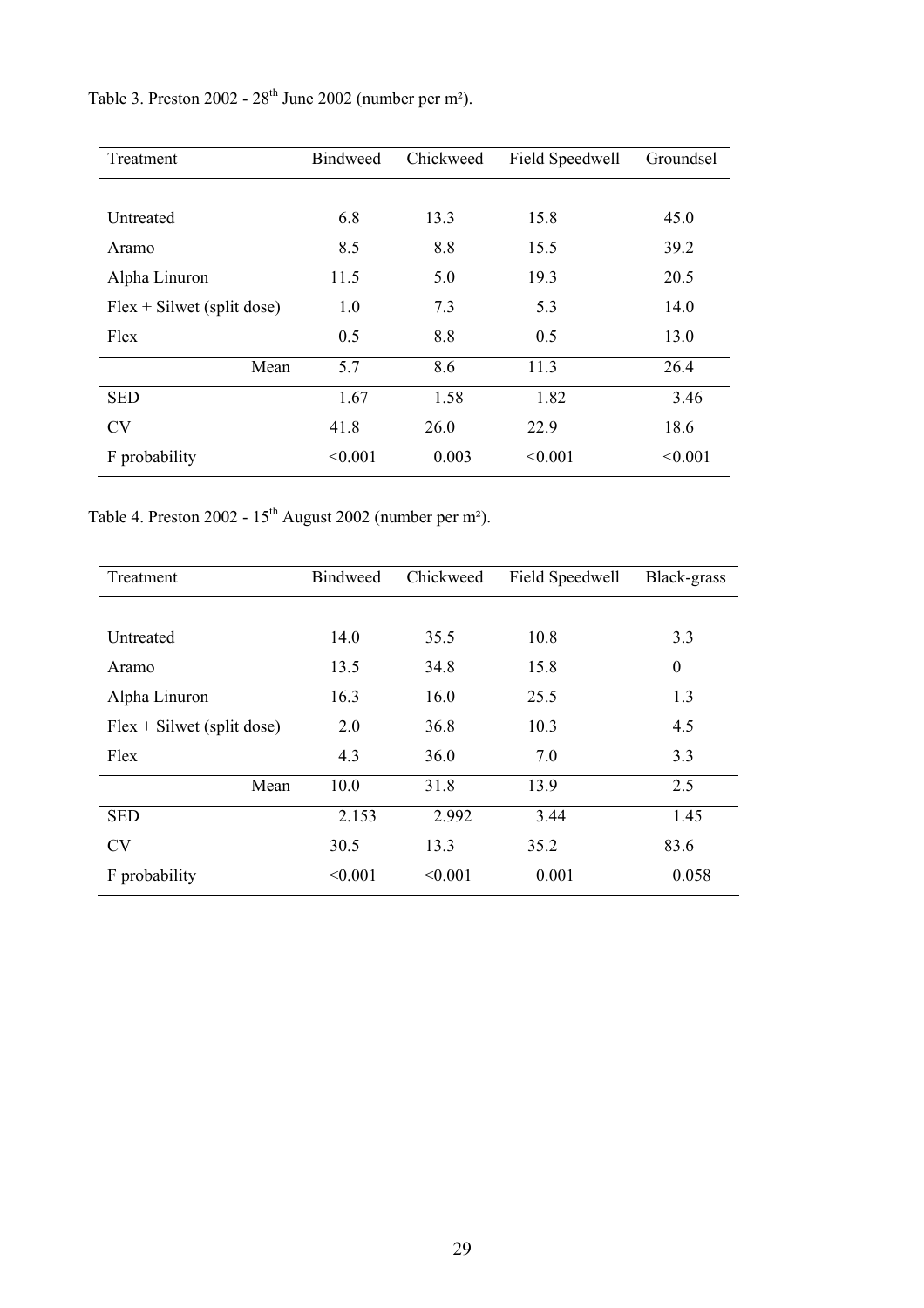| Treatment       | Field     | Field     | Chickweed | Shepherds | Orache    | Annual       |
|-----------------|-----------|-----------|-----------|-----------|-----------|--------------|
|                 | pansy     | speedwell |           | purse     |           | meadow grass |
|                 |           |           |           |           |           |              |
| Untreated       | 107.0     | 25.3      | 22.0      | 21.5      | 13.3      | 4.7          |
| Aramo           | 91.7      | 27.0      | 32.7      | 19.3      | 12.0      | 3.7          |
| $Flex + Silwet$ | 91.2      | 39.7      | 51.5      | 6.0       | 9.5       | 13.5         |
| (split dose)    |           |           |           |           |           |              |
| Flex            | 86.0      | 22.3      | 36.0      | 7.7       | 8.5       | 8.5          |
| Mean            | 94.0      | 28.6      | 35.6      | 13.6      | 10.8      | 7.9          |
| <b>SED</b>      | 8.69      | 11.64     | 13.40     | 5.74      | 2.48      | 4.00         |
| <b>CV</b>       | 13.1      | 57.6      | 42.9      | 39.7      | 18.8      | 24.9         |
| F probability   | <b>NS</b> | <b>NS</b> | <b>NS</b> | 0.05      | <b>NS</b> | <b>NS</b>    |

Table 5. Stixwould 2003 - 8th July 2003 (number per m²).

Table 6. Stixwould 2003 - 6th August 2003 (number per m²).

| Treatment       | Field pansy | Field speedwell | Chickweed | Cranesbill | Orache    | Annual       |  |
|-----------------|-------------|-----------------|-----------|------------|-----------|--------------|--|
|                 |             |                 |           |            |           | meadow grass |  |
|                 |             |                 |           |            |           |              |  |
| Untreated       | 63.7        | 3.3             | 12.5      | 3.8        | 11.3      | 3.3          |  |
| Aramo           | 57.7        | 4.3             | 16.0      | 5.8        | 12.5      | 3.5          |  |
| $Flex + Silwet$ | 52.7        | 3.5             | 19.5      | 9.8        | 5.6       | 8.5          |  |
| (split dose)    |             |                 |           |            |           |              |  |
| Flex            | 50.0        | 2.5             | 20.3      | 8.0        | 6.3       | 5.0          |  |
| Mean            | 56.1        | 3.4             | 17.1      | 6.8        | 8.9       | 5.1          |  |
| <b>SED</b>      | 8.6         | 1.74            | 4.33      | 2.63       | 1.87      | 2.37         |  |
| <b>CV</b>       | 16.5        | 35.0            | 24.1      | 46.8       | 28.6      | 10.9         |  |
| F probability   | <b>NS</b>   | <b>NS</b>       | <b>NS</b> | <b>NS</b>  | <b>NS</b> | <b>NS</b>    |  |